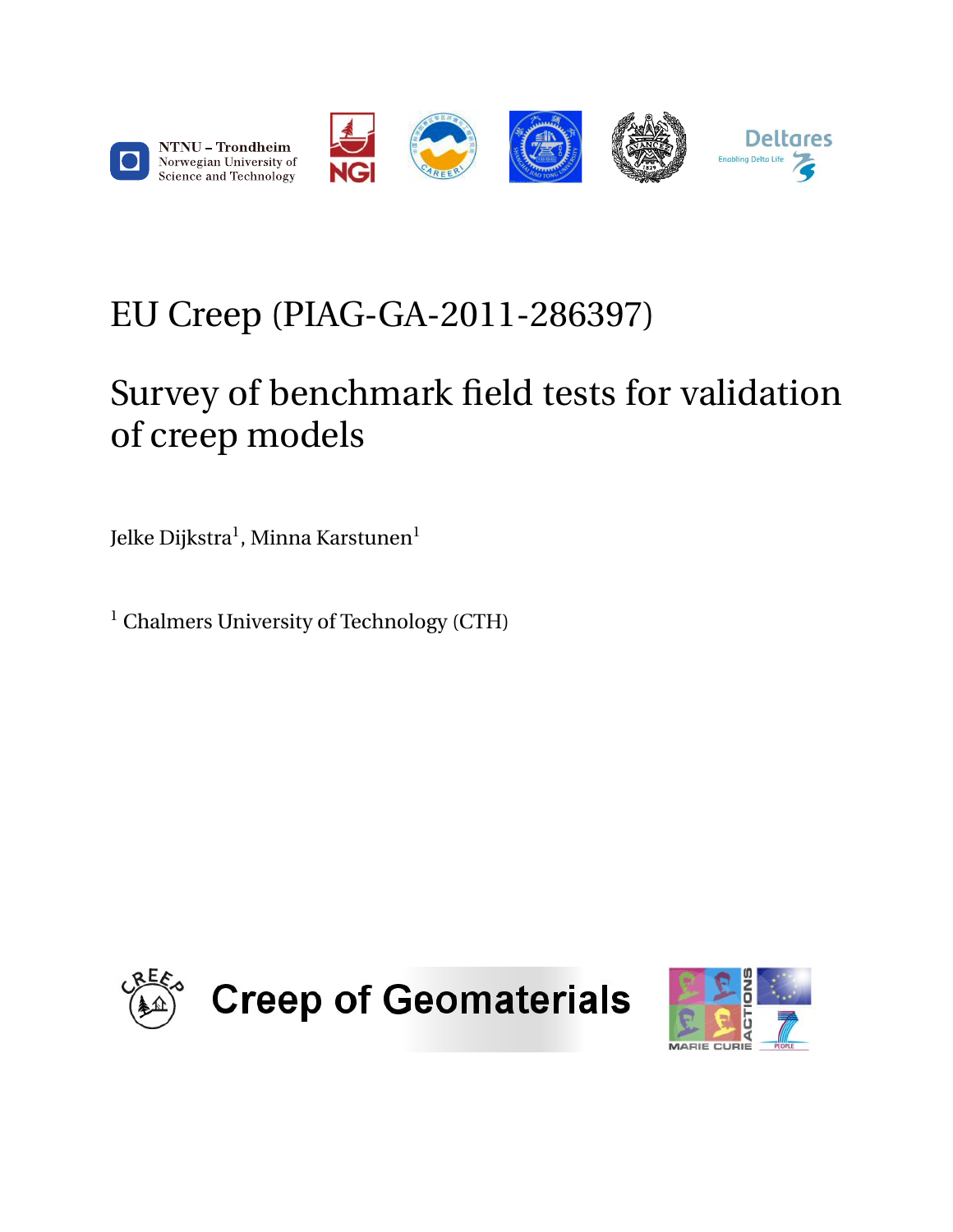### **Preface**

This report is part of the documentation of work package 2, WP2, (FE benchmark) in the EC funded CREEP project (PIAG-GA-2011-286397). The main aim of this WP is to identify the most relevant model mechanisms in soft soil creep modelling through FE benchmark exercises involving commonly available soft soil modelling frameworks. This particular document presents an qualitative assessment of the suitability of publicly available field data, i.e. site investigation, laboratory data and test data, on the long-term performance of embankments and shallow foundations on soft soils (serviceability limit state). The report will be a starting point for further validation of advanced time dependent models. Therefore, the interpretation of the laboratory data and reported measurement data from the field test, as appended to this report, is left to the specific model developer.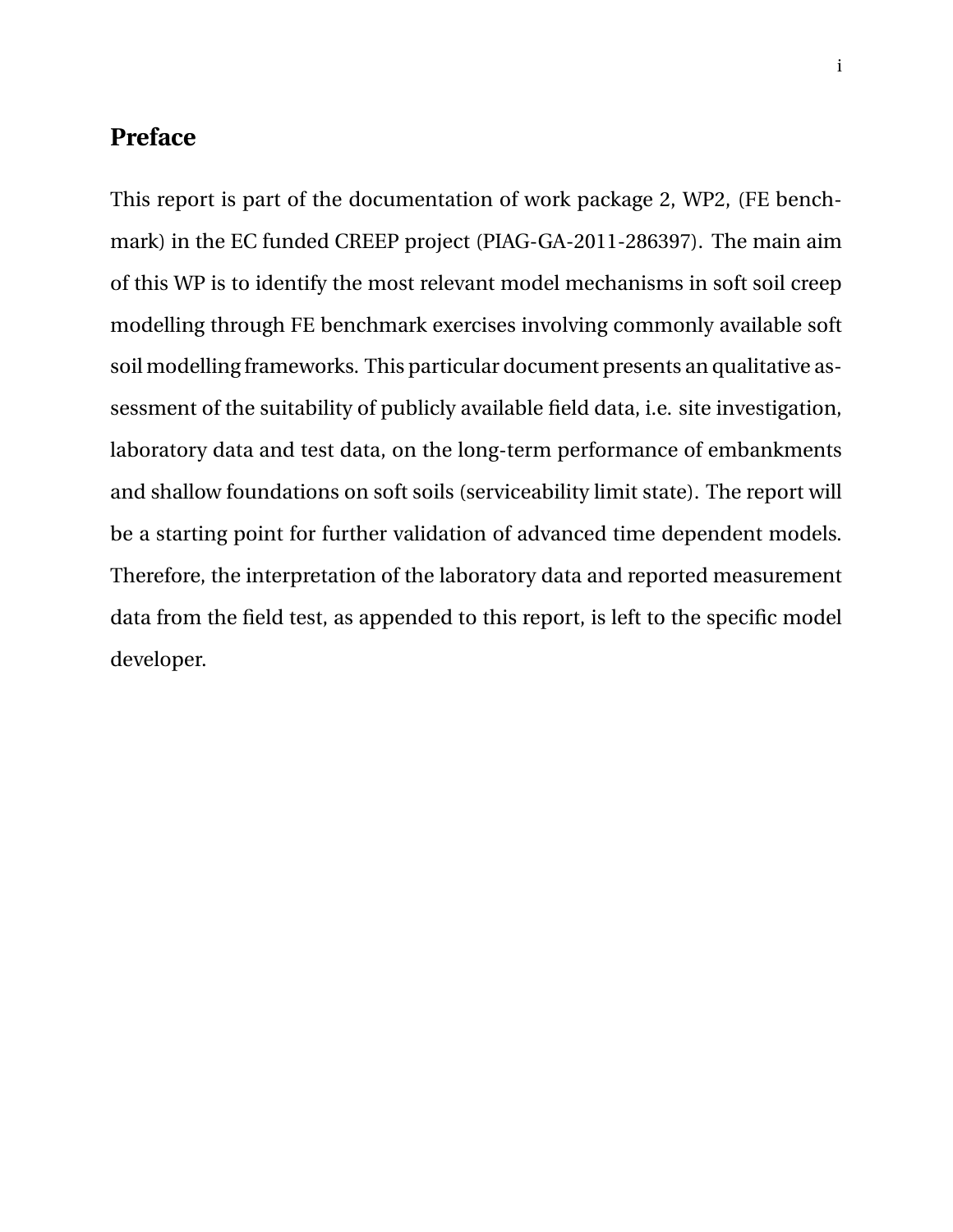### **Summary**

This report presents nine (9) selected cases on instrumented embankments on clay and peat and one (1) selected case of an instrumented shallow foundation on clay, which potentially enable the validation at boundary value level of advanced time dependent non-linear constitutive models for soft soils. Three of those cases are recommended due to the quality of the available test data on the field test, the site investigation, the sampling campaign and subsequent high quality non-standard laboratory testing. These are the Onsøy (Norway) and Murro (Finland) test embankments on clay, and the long-term response of a shallow foundation on clay, Bothkennar (UK). Out of those three cases the Onsøy field test should be considered first, as this site offers the highest quality data for which no benchmark comparisons with advanced constitutive models on boundary value level have been published.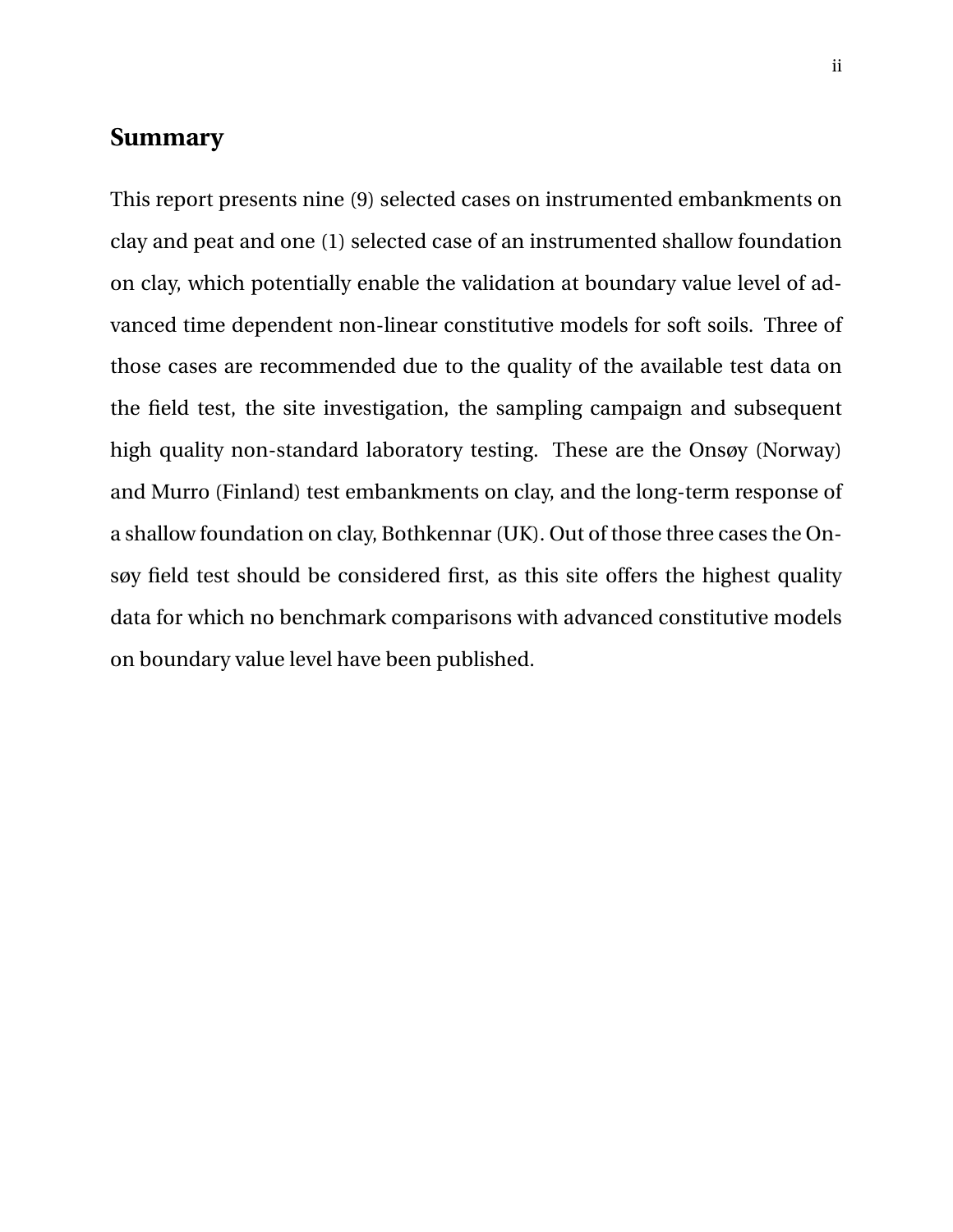# **Contents**

|                |                  |                            | $\mathbf{i}$            |
|----------------|------------------|----------------------------|-------------------------|
|                |                  |                            | ii                      |
| $\mathbf 1$    |                  | <b>Description of work</b> | $\overline{2}$          |
|                | 1.1              |                            | 3                       |
|                |                  | 1.1.1                      | 3                       |
|                |                  | 1.1.2                      | 3                       |
|                | $1.2\phantom{0}$ |                            | 3                       |
|                |                  | 1.2.1                      | 3                       |
|                |                  | 1.2.2                      | 3                       |
| $\overline{2}$ |                  | <b>Benchmark Cases</b>     | $\overline{\mathbf{4}}$ |
|                | 2.1              |                            | $\overline{4}$          |
|                | 2.2              |                            | 5                       |
|                | 2.3              |                            | $\overline{7}$          |
| 3              |                  | <b>Evaluation Tables</b>   | 10                      |
|                | 3.1              |                            | 10                      |
|                | 3.2              |                            | 11                      |
|                | 3.3              |                            | 12                      |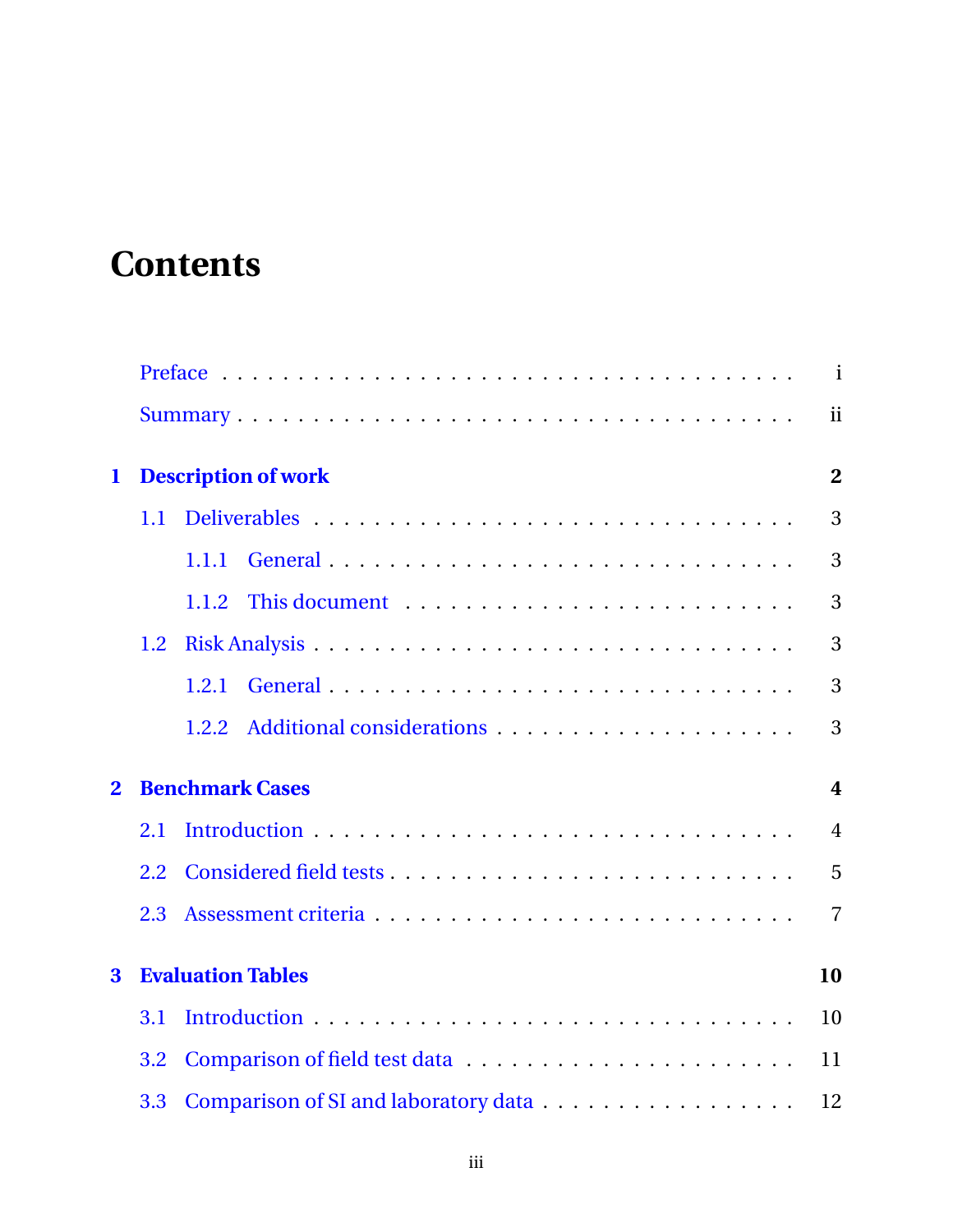#### CONTENTS 1

|              | 3.4            |                      | 12 |
|--------------|----------------|----------------------|----|
|              |                | 3.4.1                | 12 |
|              |                |                      | 12 |
|              |                |                      | 13 |
|              |                |                      | 13 |
|              |                | <b>A</b> Acronyms    | 14 |
|              |                | <b>Bibliography</b>  | 15 |
|              |                | <b>B</b> Antoniny    | 20 |
|              |                | <b>C</b> Booneschans | 21 |
|              |                | <b>D</b> Boston Blue | 22 |
|              |                | <b>E</b> Gloucester  | 23 |
|              |                | F Haarajoki          | 24 |
|              | <b>G</b> Murro |                      | 25 |
|              |                | H 3 Swedish          | 26 |
| $\mathbf{I}$ | <b>Onsøy</b>   |                      | 27 |
| J            | Perniö         |                      | 28 |
|              |                | <b>K</b> Botkennar   | 29 |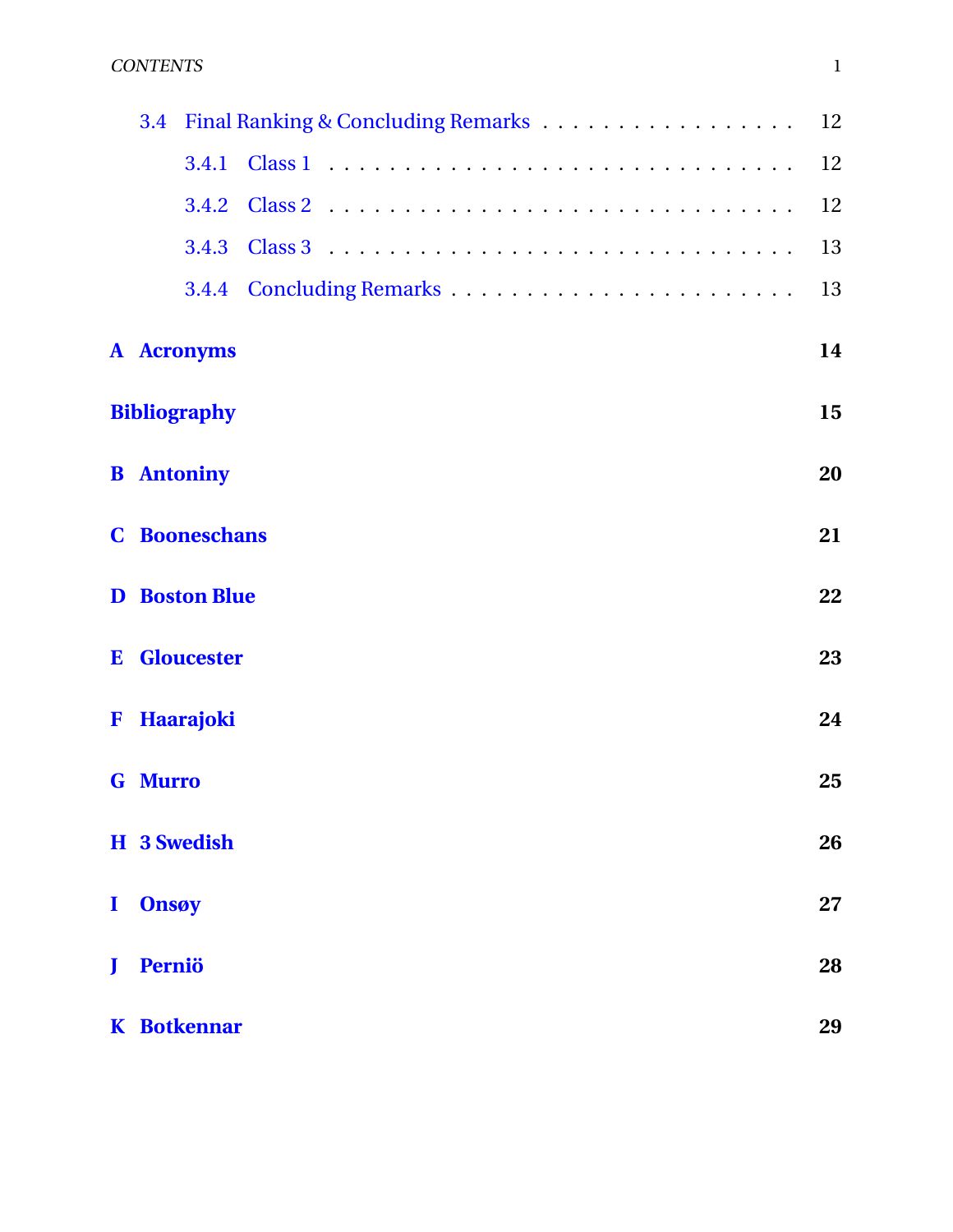## <span id="page-5-0"></span>**1 | Description of work**

WP2 deals with modelling of creep in clayey soils. Classical creep concepts are compared by defining simple benchmark examples with the purpose of assessing the capabilities of the most common creep formulations through finite element analysis. Assessment of the outcome will constitute the basis for developing a clay model that unifies other concepts in their response.

WP2-1 To identify the most relevant model mechanisms in soft soil creep modelling through FE benchmark exercises involving commonly available soft soil modelling frameworks – Milestone M5, Deliverable D2

<span id="page-5-1"></span>WP2-2 To formulate, implement, and validate a user-friendly time dependent soft clay model relevant to engineering practise that adapts and unifies the most suitable frameworks identified through Objective 2-1. Input parameters shall be derived from standard soil testing. Small strain stiffness, destructuration, and anisotropy shall be incorporated as standard into the newly defined creep model – Milestone M6, Deliverable D3.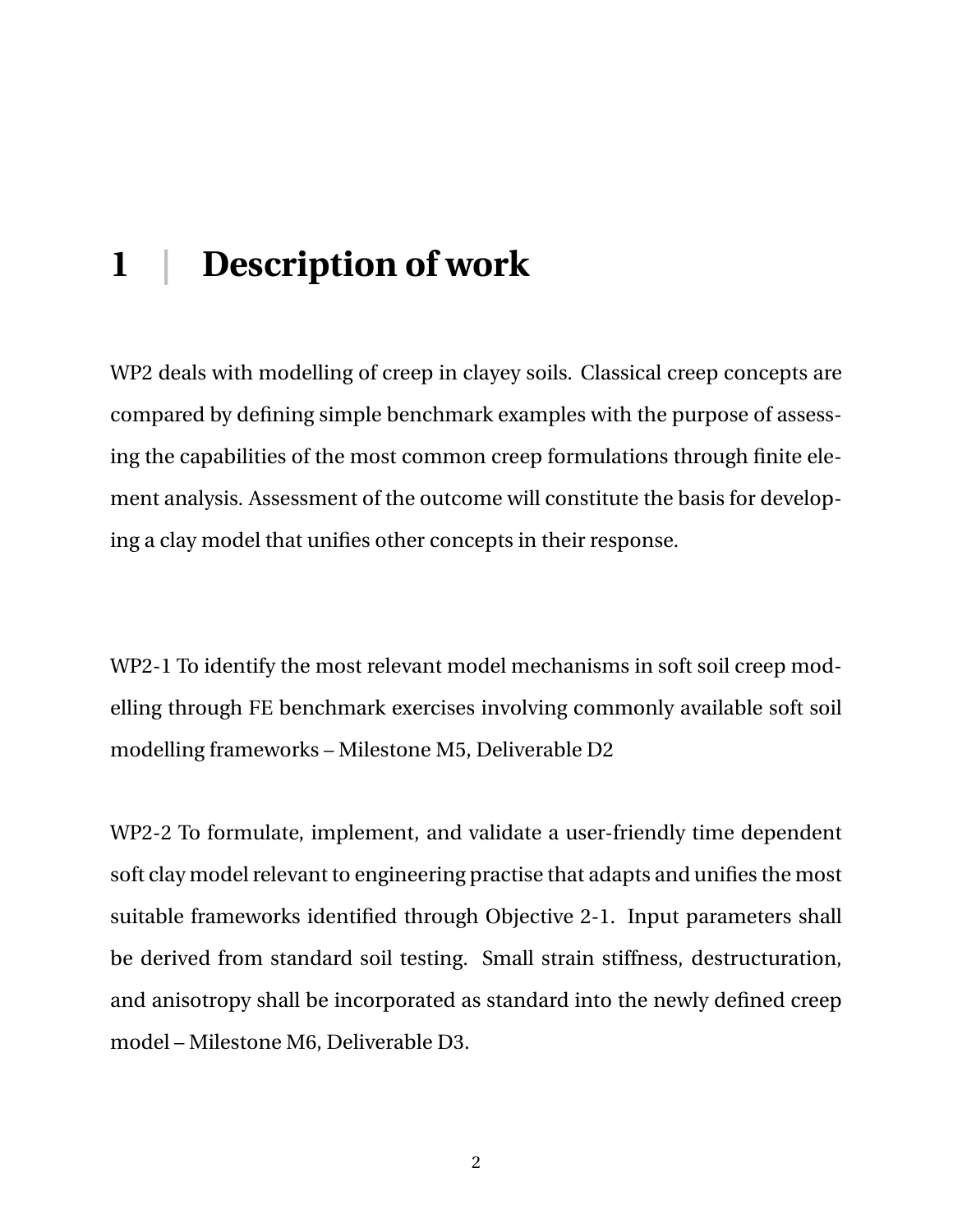### **1.1 Deliverables**

#### <span id="page-6-0"></span>**1.1.1 General**

D2 Clay model benchmark report (Publication).

D3 Compiled model code for enhanced soft clay creep model and technical report on its usage (user guideline with examples)

#### <span id="page-6-1"></span>**1.1.2 This document**

<span id="page-6-2"></span>Fulfills part of WP 2-1 and D2.

### **1.2 Risk Analysis**

#### <span id="page-6-3"></span>**1.2.1 General**

Software may not be as stable as anticipated by industry within the duration of the project. If coding issues cannot be resolved in a timely manner, the consortium will jointly decide on simplifications in the software, e.g. not all investigated features of soil behaviour may be included in the final software.

#### <span id="page-6-4"></span>**1.2.2 Additional considerations**

At present benchmarking of FE models in the numerical domain, i.e. for a theoretical case as outlined in WP2-1, is unsatisfactory. The performance of a model needs to be compared to real field data of a well documented test at boundary value level where high quality site investigation is available in order to improve the current models and have any degree of acceptance among practicing engineers.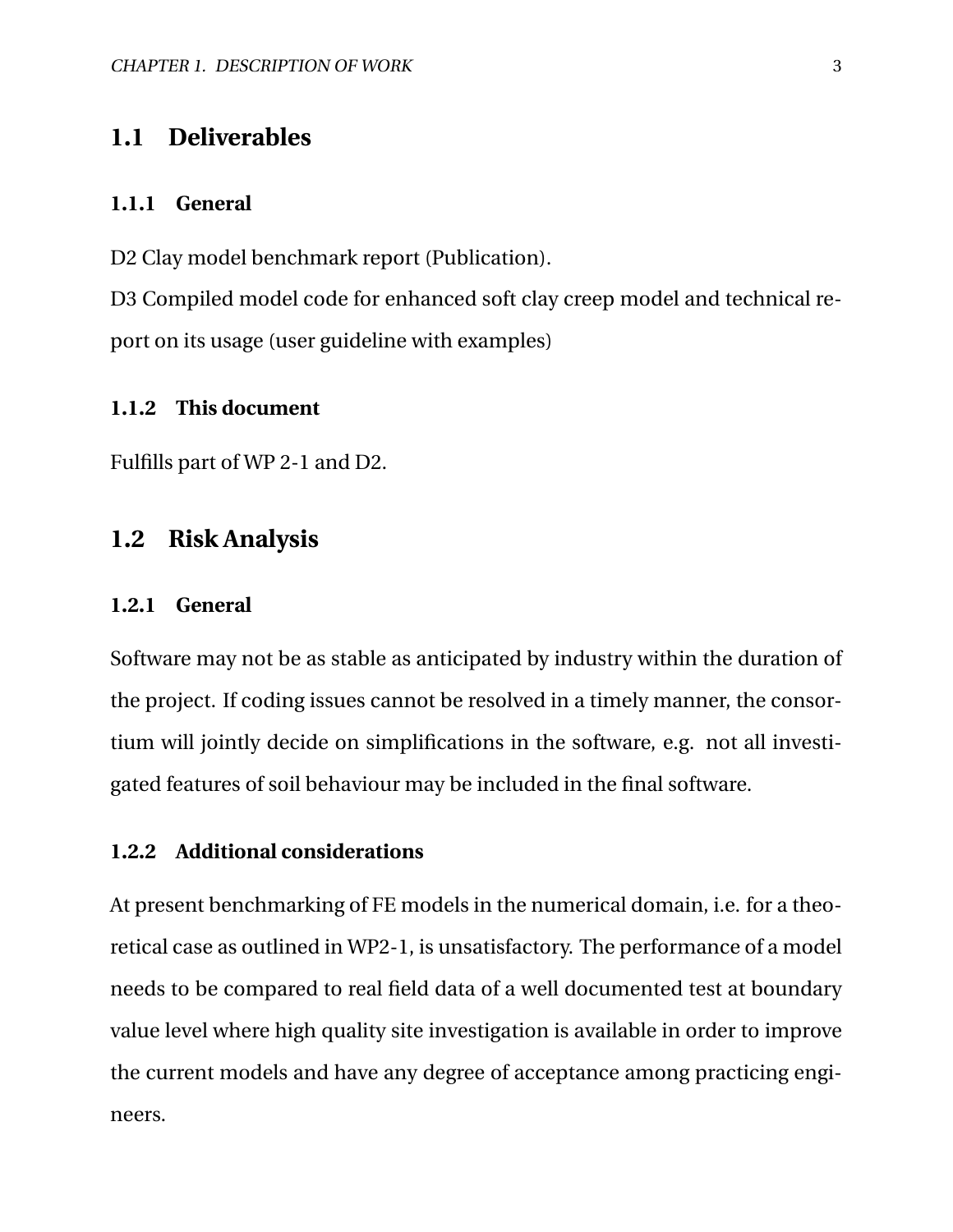## <span id="page-7-0"></span>**2 | Benchmark Cases**

### <span id="page-7-1"></span>**2.1 Introduction**

<span id="page-7-2"></span>With the advent of readily available computing capabilities and the development of a multitude of advanced non-linear models for soils and soft soils in particular the need of benchmark comparisons arises. These models are typically compared to well established models for a non-existing theoretical benchmark case or alternatively compared to field data without considering other suitable constitutive models. This document sets out to identify suitable publicly documented field cases at boundary value level to which the existing (and newly developed) models will be compared. Ultimately, this leads to an assessment of the model performance for real world cases for prediction accuracy and ease of use (model parameter derivation, stability of the implementation, calculation time, etc.). The current report limits to identifying cases to benchmark the long-term soil response with a focus on the evolution of the soil behaviour associated to creep.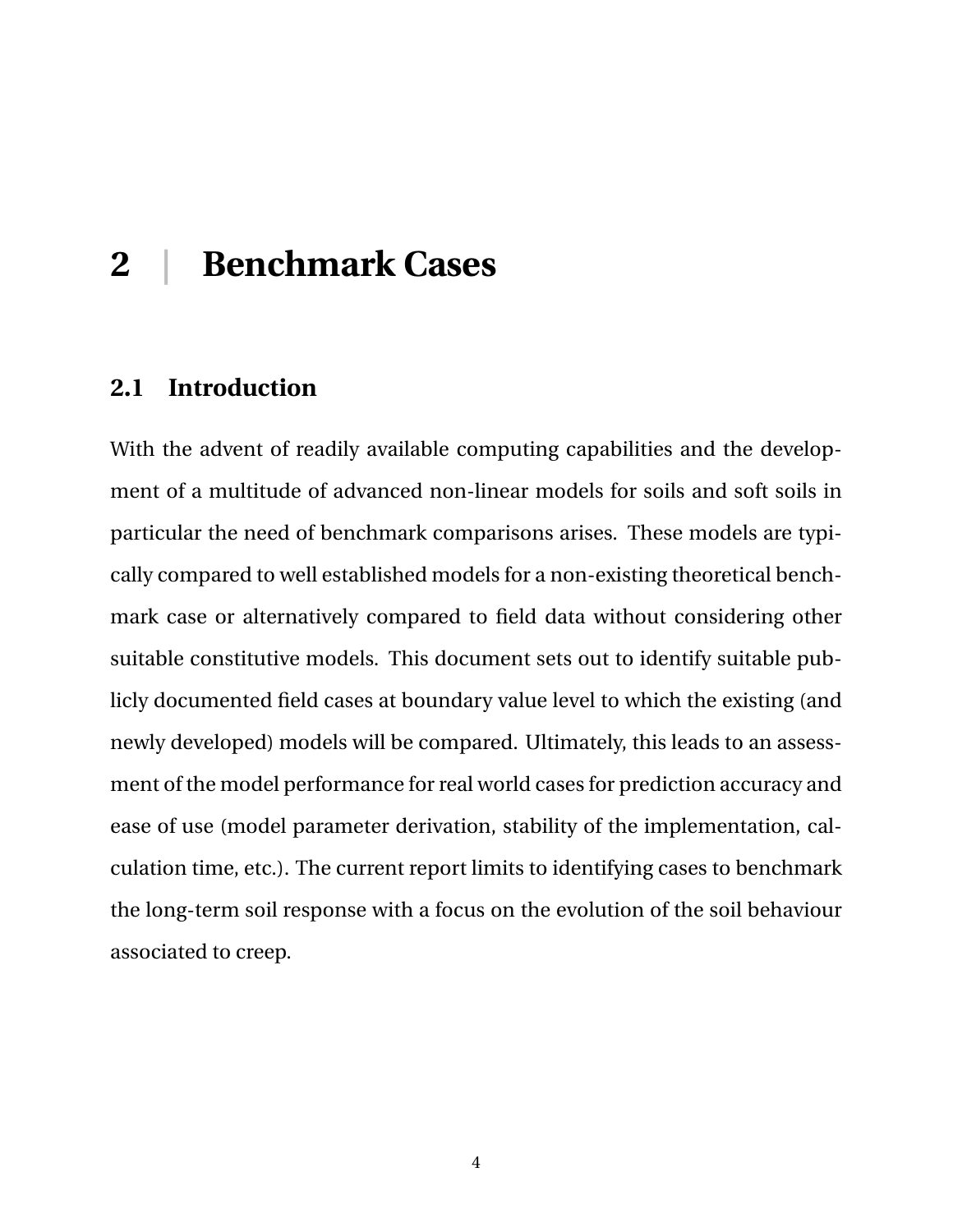### **2.2 Considered field tests**

Pre-screening of the literature and an informal survey among selected members of the project team lead to the list of case studies on the long-term response of an embankment. The pre-screening already excludes poorly instrumented sites, sites without a proper site investigation, and sites where long-term observations were not performed. Two exceptions are made to the latter condition as these cases without long-term observations are still considered due to the very well instrumented and well controlled embankment failure tests on problem soils (peat and sensitive clay). The following test embankments are selected:

- Antoniny, Poland, test embankment on peat [Wolski et al.](#page-22-0) [\(1989\)](#page-22-0), more info in Appendix  $\bf{B}$  $\bf{B}$  $\bf{B}$  (copyrighted material for project members only)
- Booneschans, The Netherlands, the IJkdijk test embankment on peat (only failure test) overview scientific papers: [Zwanenburg et al.](#page-22-1) [\(2012\)](#page-22-1) & [den](#page-19-0) [Haan and Feddema](#page-19-0) [\(2013\)](#page-19-0), original reports on the site investigation and laboratory data [Zwanenburg](#page-22-2) [\(2008a\)](#page-22-2) and field tests [Zwanenburg](#page-22-3) [\(2008b\)](#page-22-3) in Appendix  $C$  (copyrighted material for project members only)
- Boston Blue, United States, the original test embankment reported by Ladd et al. [Ladd et al.](#page-20-0) [\(1994\)](#page-20-0), more info from the original Thesis [\(Whittle](#page-22-4) [1974\)](#page-22-4) in Appendix  $\bf{D}$  $\bf{D}$  $\bf{D}$  (copyrighted material for project members only)
- Gloucester, Canada, the tests performed at the Gloucester site. See [McRostie](#page-21-0) [and Crawford](#page-21-0) [\(2001\)](#page-21-0) for an overview and a recent paper by Zdravković et al. [\(2002\)](#page-22-5) for a summary of the embankment test, more info in Appendix  $E$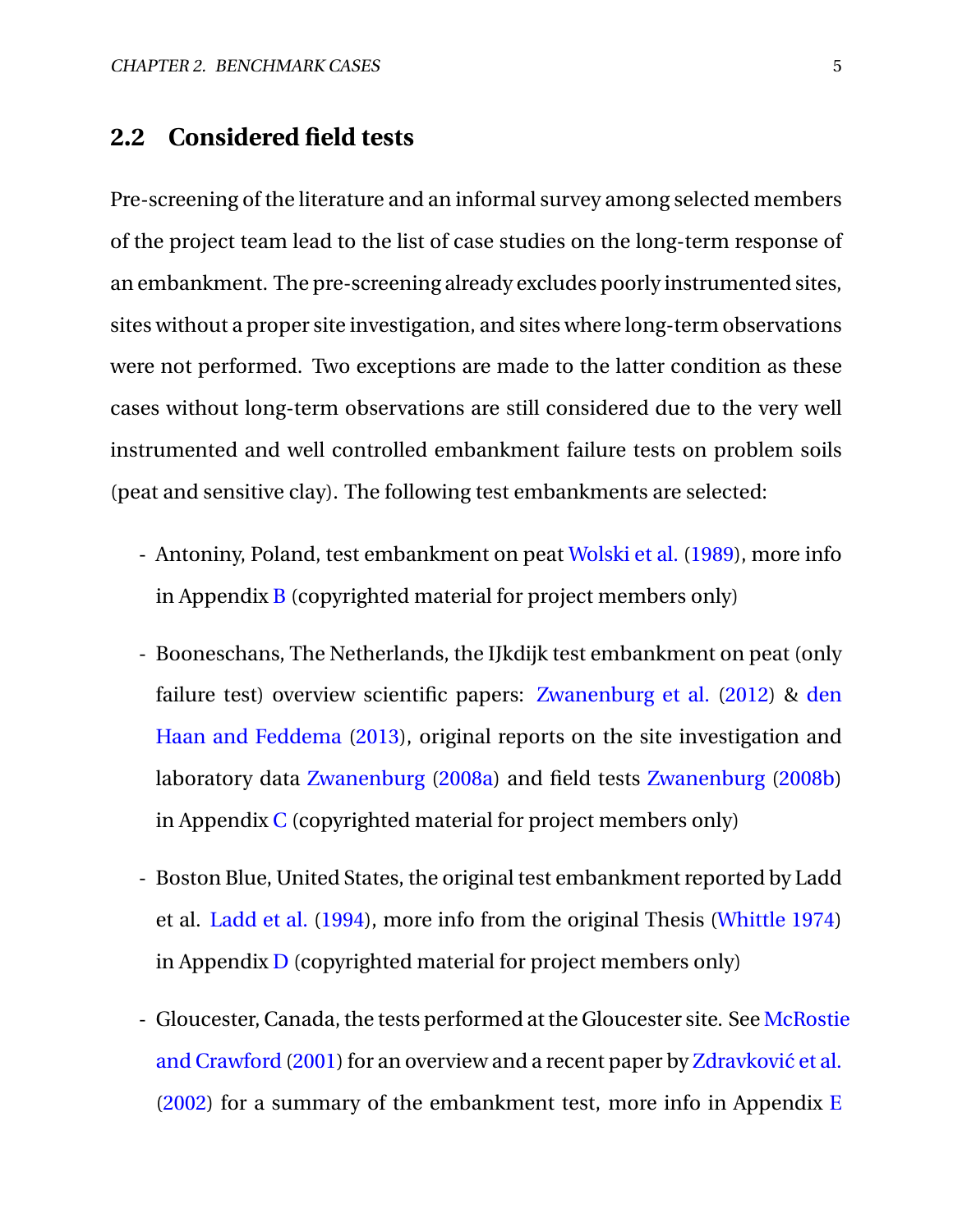(copyrighted material for project members only)

- Haarajoki, Finland, the official Haarajoki benchmark case for soft soils. See [Vepsäläinen et al.](#page-22-6) [\(2002\)](#page-22-6) for an overview, more info and all laboratory data as published for the benchmark in Appendix  $\bf{F}$  $\bf{F}$  $\bf{F}$  (copyrighted material for project members only)
- Murro, Finland, the Murro test embankment to assess the performance on sulfite rich soft soils. See [Koskinen et al.](#page-20-1) [\(2002\)](#page-20-1) for an overview, more info and the relevant scientific papers where some model parameters are already extracted [\(Karstunen et al.](#page-20-2) [2005,](#page-20-2) [Karstunen and Koskinen](#page-20-3) [2008,](#page-20-3) [Karstunen and Yin](#page-20-4) [2010,](#page-20-4) [Karstunen et al.](#page-20-5) [2012](#page-20-5) and [Yin et al.](#page-22-7) [2011\)](#page-22-7) are listed in Appendix  $G$  (copyrighted material for project members only)
- Three Swedish test embankments in Nödinge, Stora Viken and Surte, to assess the performance of deep mixing in Sweden. See [Alén et al.](#page-18-0) [\(2006\)](#page-18-0) for an overview report in Swedish, more info and some related scientific papers [\(Alén et al.](#page-18-1) [2005b,](#page-18-1) [Alén et al.](#page-18-2) [2005a,](#page-18-2) [Baker et al.](#page-18-3) [2005\)](#page-18-3) in Appendix [H](#page-29-0) (copyrighted material for project members only)
- Onsøy, Norway, the benchmark embankment test on the extensively documented Onsøy test site. See the recent paper of [Berre](#page-19-1) [\(2013\)](#page-19-1) on the essentials of the field test and the appended laboratory data report of NGI [\(Berre](#page-19-2) [2010\)](#page-19-2) in Appendix [I](#page-30-0) (copyrighted material for project members only)
- Perniö, Finland, most recent Finnish embankment test on sensitive clay (only brought to failure). English summary reported in [Lehtonen](#page-21-1) [\(2011\)](#page-21-1) full detail in Finnish report [Lehtonen](#page-20-6) [\(2010\)](#page-20-6). More detailed laboratory data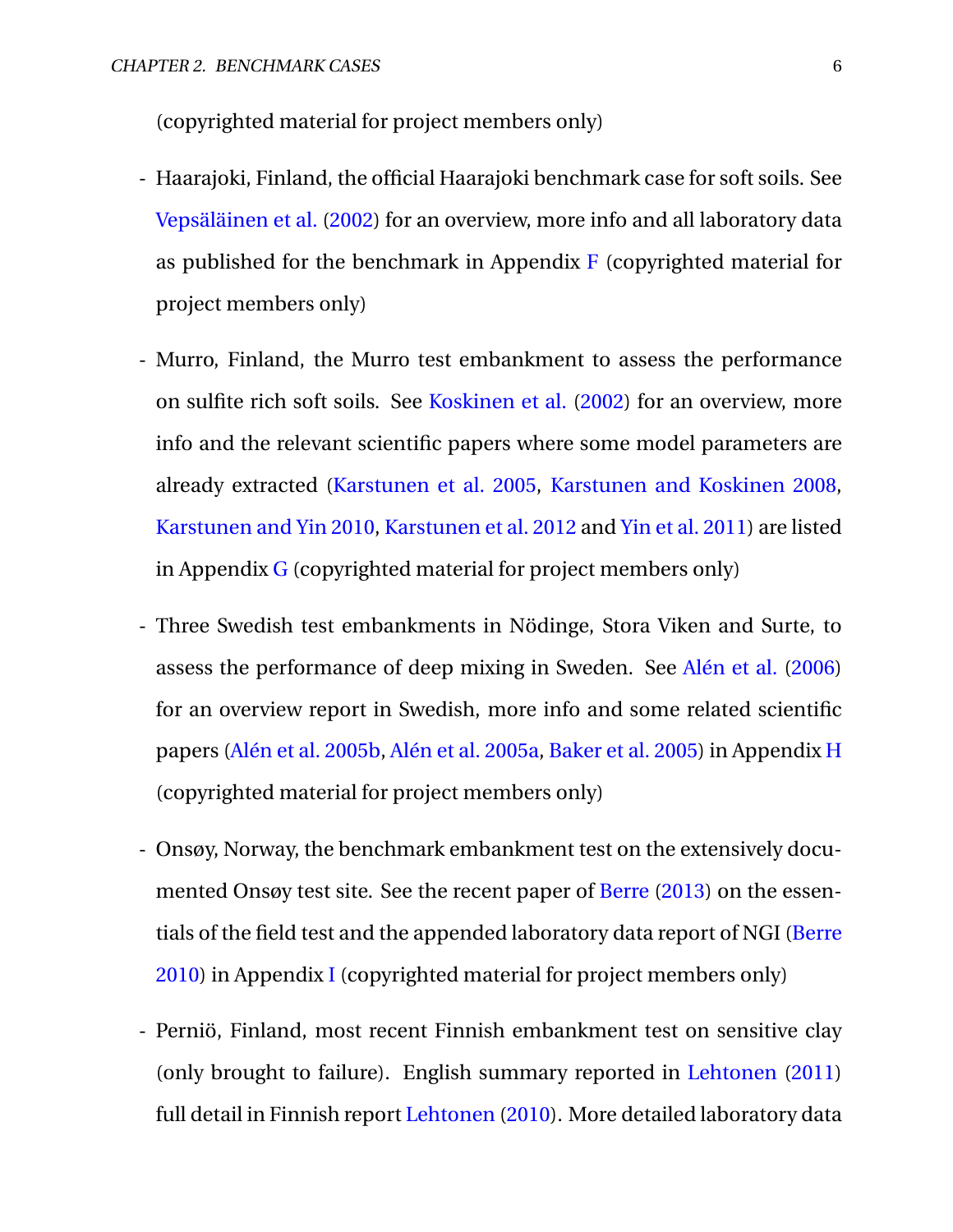will be available in the theses of [Mansikkamäki](#page-21-2) [\(201x\)](#page-21-2) & [Mataic](#page-21-3) [\(201x\)](#page-21-3). See Appendix [J](#page-31-0) for more info (copyrighted material for project members only)

Additionally, one well documented field test for long-term settlements of a shallow foundation on clay is identified:

- Bothkennar, UK, long term load test on shallow foundation on clay [\(Jardine](#page-19-3) [et al.](#page-19-3) [1995,](#page-19-3) [Lehane and Jardine](#page-20-7) [2003\)](#page-20-7), all relevant publications on characterization of the Bothkennar site and the laboratory tests on Bothkennar clay [\(Nash et al.](#page-21-4) [1992a,](#page-21-4) [Nash et al.](#page-21-5) [1992b,](#page-21-5) [Paul et al.](#page-21-6) [1992,](#page-21-6) [Hight et al.](#page-19-4) [1992a,](#page-19-4) [Hight et al.](#page-19-5) [1992b,](#page-19-5) [Clayton et al.](#page-19-6) [1992,](#page-19-6) [Smith et al.](#page-21-7) [1992,](#page-21-7) [Leroueil et al.](#page-21-8) [1992,](#page-21-8) [Allman and Atkinson](#page-18-4) [1992,](#page-18-4) [Atkinson et al.](#page-18-5) [1992,](#page-18-5) [Lehane and Jardine](#page-20-8) [1992,](#page-20-8) [Jacobs and Coutts](#page-19-7) [1992\)](#page-19-7) are reported in the Appendix [K](#page-32-0) (project members only);

### <span id="page-10-0"></span>**2.3 Assessment criteria**

The field tests are compared following two main quality measures, i.e.:

- The quality of the instrumented field test with respect to the minimum instrumentation plan: vertical deformations at the centre line and horizontal deformations at the toe, embedded pore pressure transducers. Additionally, the spatial density of the embedded instrumentation (various depths and cross sections), the temporal resolution of the logging and the general accuracy of the measured physical quantity of the sensor is qualitatively taken into account.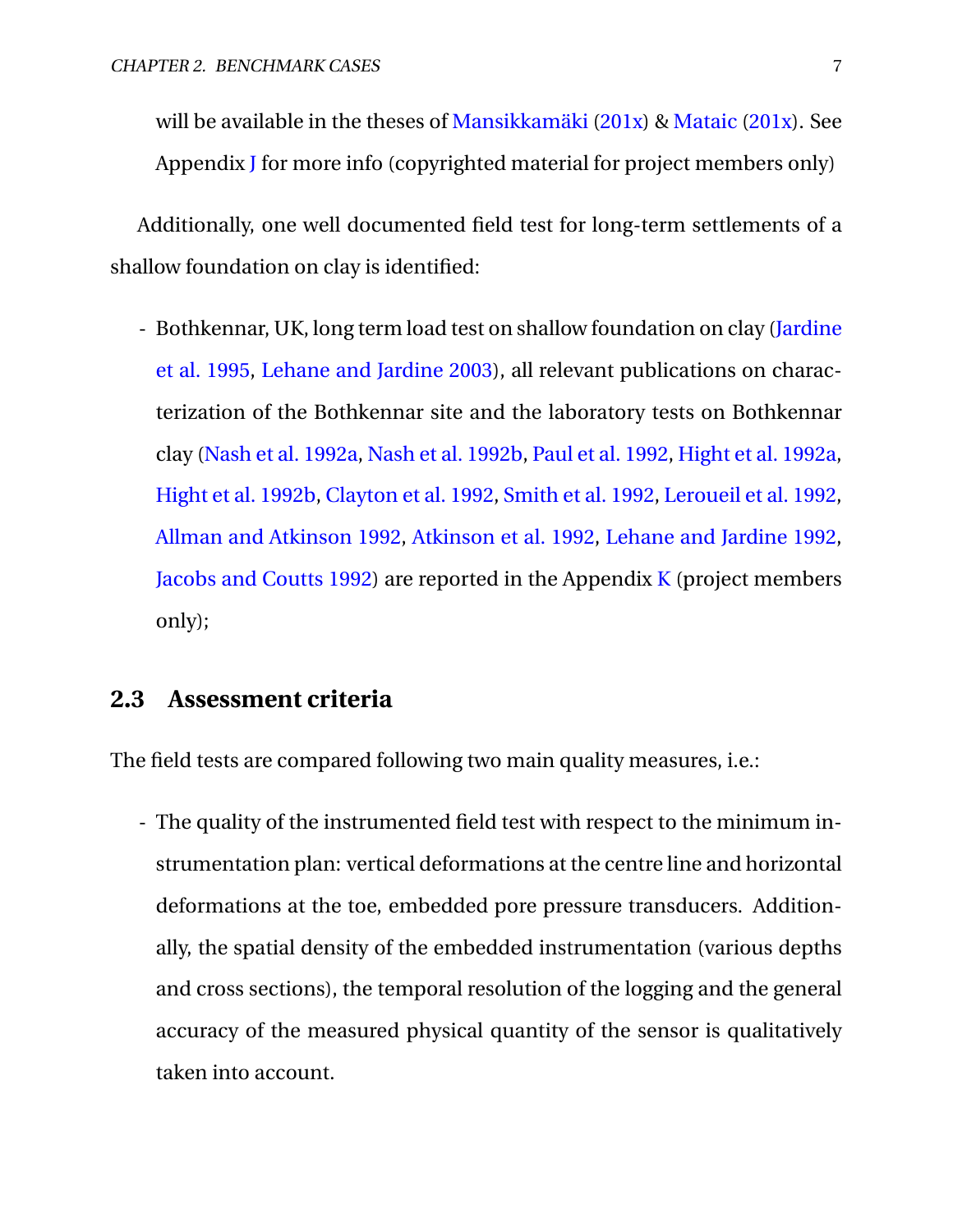The following subgroups are compared: *long term test* yes/no, *other instrumentation* yes/no. The assessed data quality (very poor – very good) for the *geometry*, *pore pressures*, *vertical displacements*, *horizontal displacements*.

- The quality of the site investigation: the number and quality of the insitu tests (e.g. vane or CPT tests), the number of boreholes and the soil sampling method used (e.g. small diameter piston or block sampler) and subsequent laboratory tests for characterisation and assessment of the mechanical and hydraulic parameters. The advanced models require at least reliable determination of creep parameters from incremental load tests as well as that for an advanced features as anisotropy also additional triaxial tests in extension are required. Additionally, for model development nonstandard stress path triaxial tests will provide the necessary information to establish, e.g. the yield envelope (and its evolution).

The following subgroups are compared: *clay or peat*. The assessed data quality (very poor – very good) for the *in-situ tests*, *sample quality*, *characterisation*, *standard laboratory tests* and *non-standard laboratory tests* .

These scores will allow to categorize the field tests in three quality classes, i.e. doest the data allow:

- Class 1: Using the model with most parameters derived from real lab data and benchmark the performance with well documented field test results (horizontal/vertical deformations, pore pressures over a long period). These field tests should have exquisite lab data (non standard stress paths to cap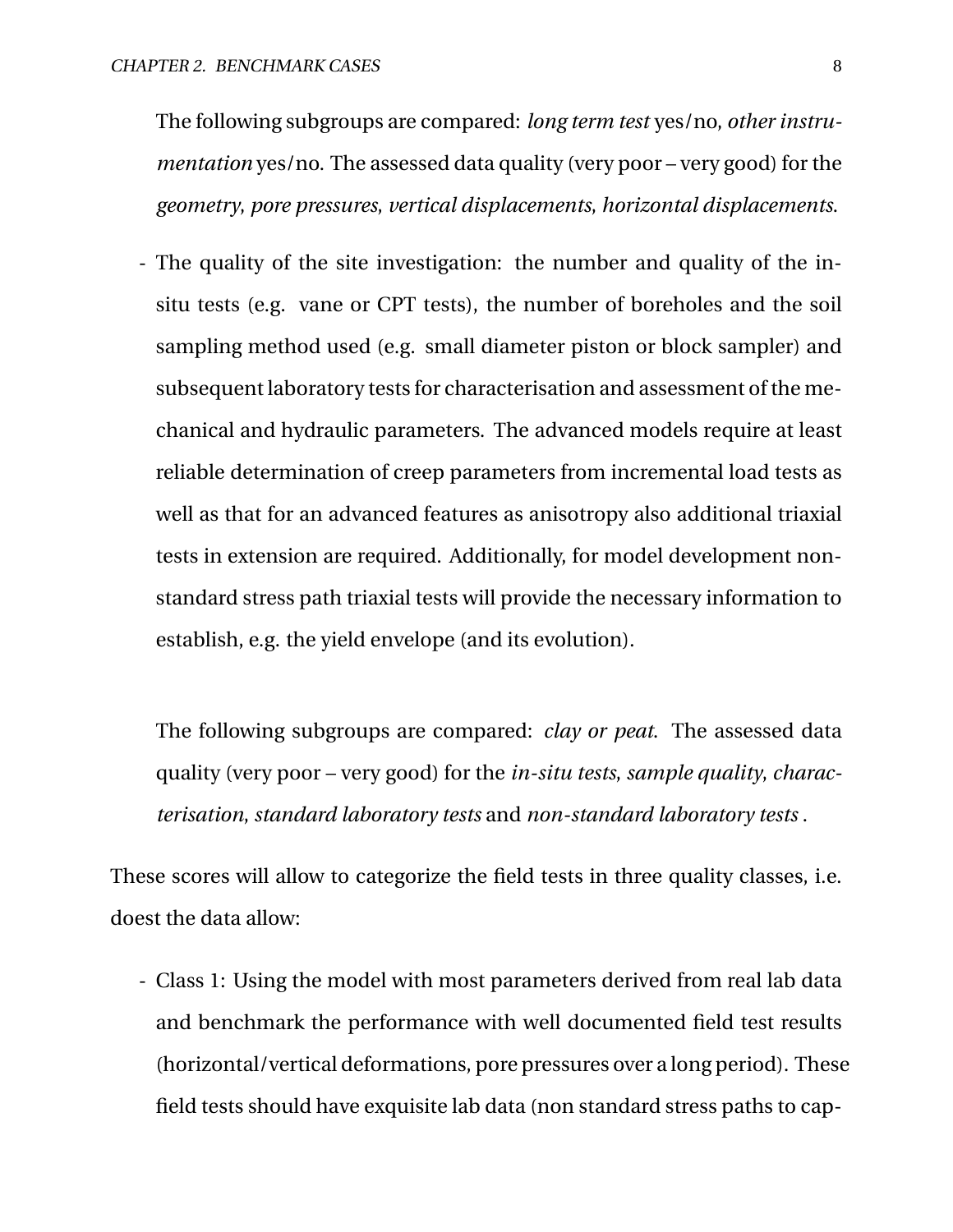ture anisotropy) and an 'easy' soil profile (i.e. not a complicated stress history from previous building activities, or geological processes)

- Class 2: Similar to Class 1, with less and/or lower quality site investigation data and field test data available, as a result in the calibration of advanced models more model parameters need to be estimated
- Class 3: Similar to Class 2 with additional complications in the field test (i.e. complex geometry or local ground improvement, long-term measurements not functioning properly)

where, class 1 will be a recommended test case for further benchmarking of advanced time-dependent models, class 2 is worth considering when particular features of a model can be tested and class 3 is only to be considered if the additional complexity in the test setup is part of the research question.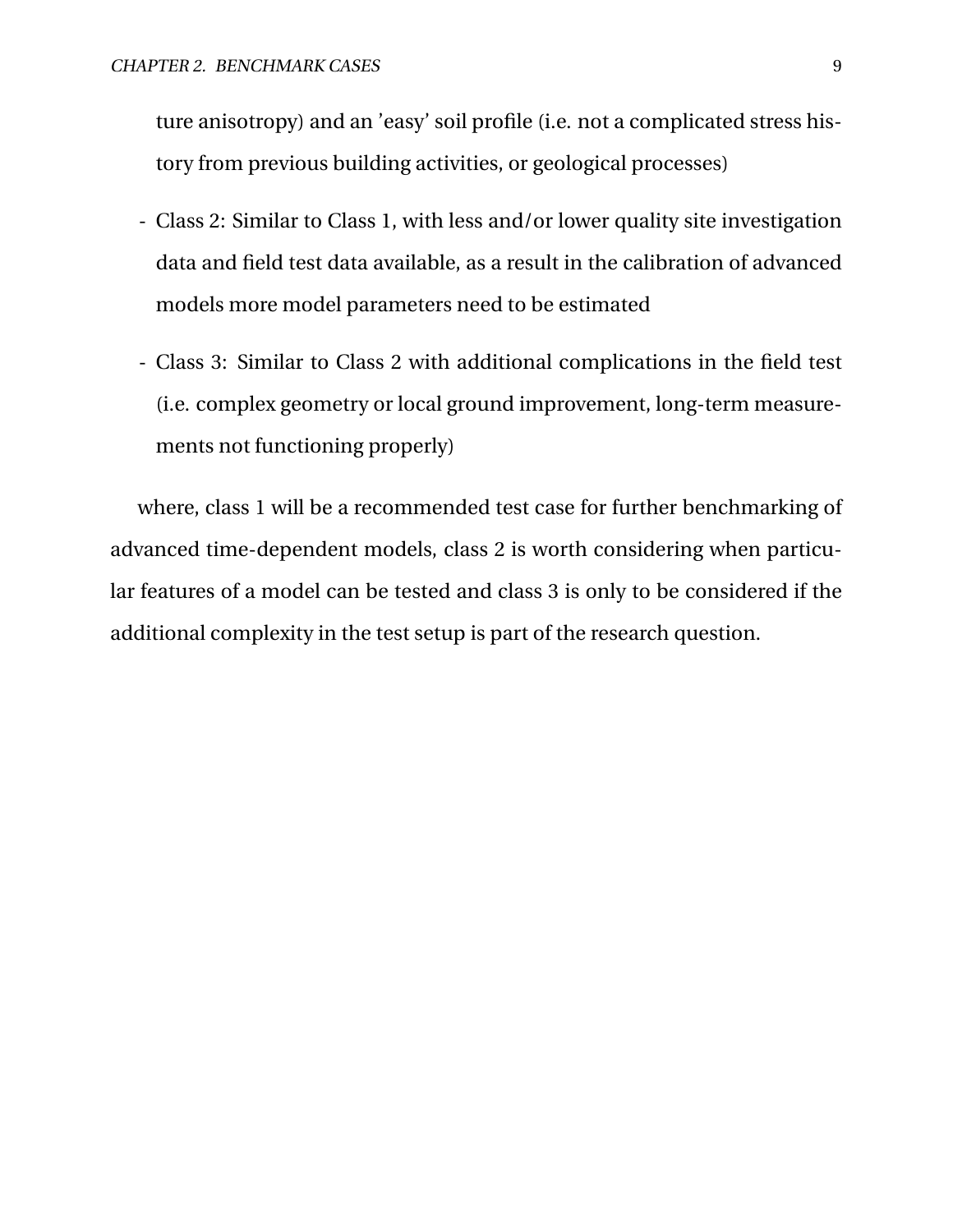## <span id="page-13-0"></span>**3 | Evaluation Tables**

### <span id="page-13-1"></span>**3.1 Introduction**

The following rating is used in the score chart:

- ++ very good state of art level of execution and reporting
	- + good better than standard test level, academic research lab
	- 0 fair the standard what you can expect in a competently designed and executed experimental programme
	- poor substandard performance, data missing, poor execution
- – very poor erroneous execution, outdated procedures, or missing information on essential aspects of the process and or test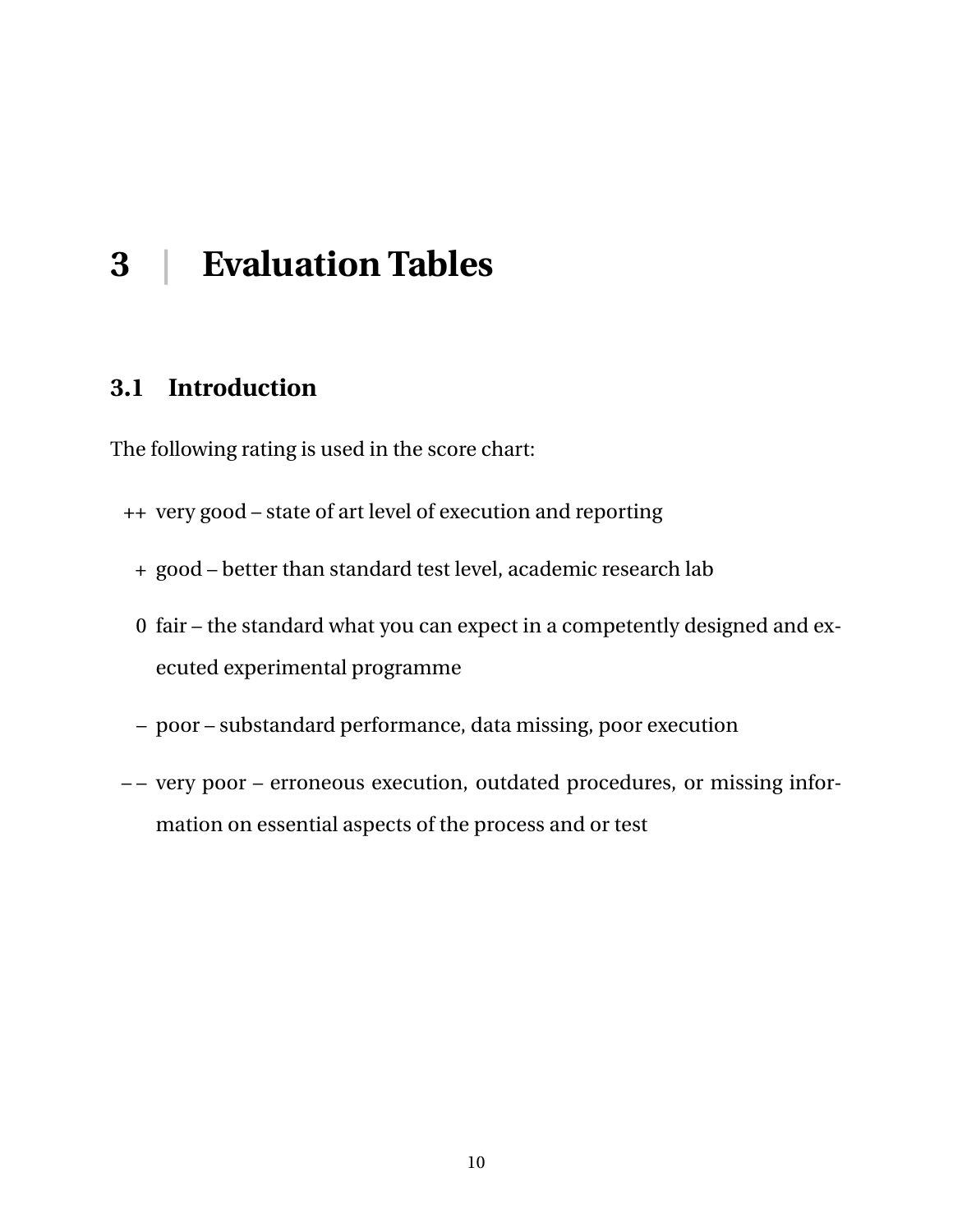### <span id="page-14-0"></span>**3.2 Comparison of field test data**

|                    |           |          |            |                 |             | o            |
|--------------------|-----------|----------|------------|-----------------|-------------|--------------|
| <b>Site</b>        | long-term | geometry | pore pres. | vert. displ.    | hor. displ. | other instr. |
| Antoniny           | ves       |          |            |                 |             | no           |
| <b>Booneschans</b> | no        |          |            |                 |             | yes          |
| <b>Boston Blue</b> | yes       |          |            |                 |             | no           |
| <b>Bothkennar</b>  | ves       |          |            |                 |             | no           |
| Gloucester         | ves       |          |            |                 |             | no           |
| Haarajoki          | yes       | $0^*$    |            |                 |             | no           |
| Murro              | yes       |          |            |                 |             | no           |
| Nö/SV/Su           | ves       | _**      |            |                 |             | yes          |
| Onsøy              | yes       |          |            |                 |             | no?          |
| Perniö             | no        |          |            | $^{\mathrm{+}}$ | $+^*$       | yes          |

Table 3.1: Instrumented field test data; \*vertical drains; \*\*deep mixing

where: long-term refers to the fact that long term settlement observations are available; geometry refers to the complexity of the embankment (drains, deep mixing); pore pres. hor. displ. & ver. displ. refers to the quality of respectively the pore pressure readings, the horizontal displacements and the vertical displacements taking into account the number of instrumentation levels the temporal resolution and the accuracy of the employed method; Other instr. is flagged if more types of instrumentation are employed (i.e. accelerometers, optic fibre cables, etc).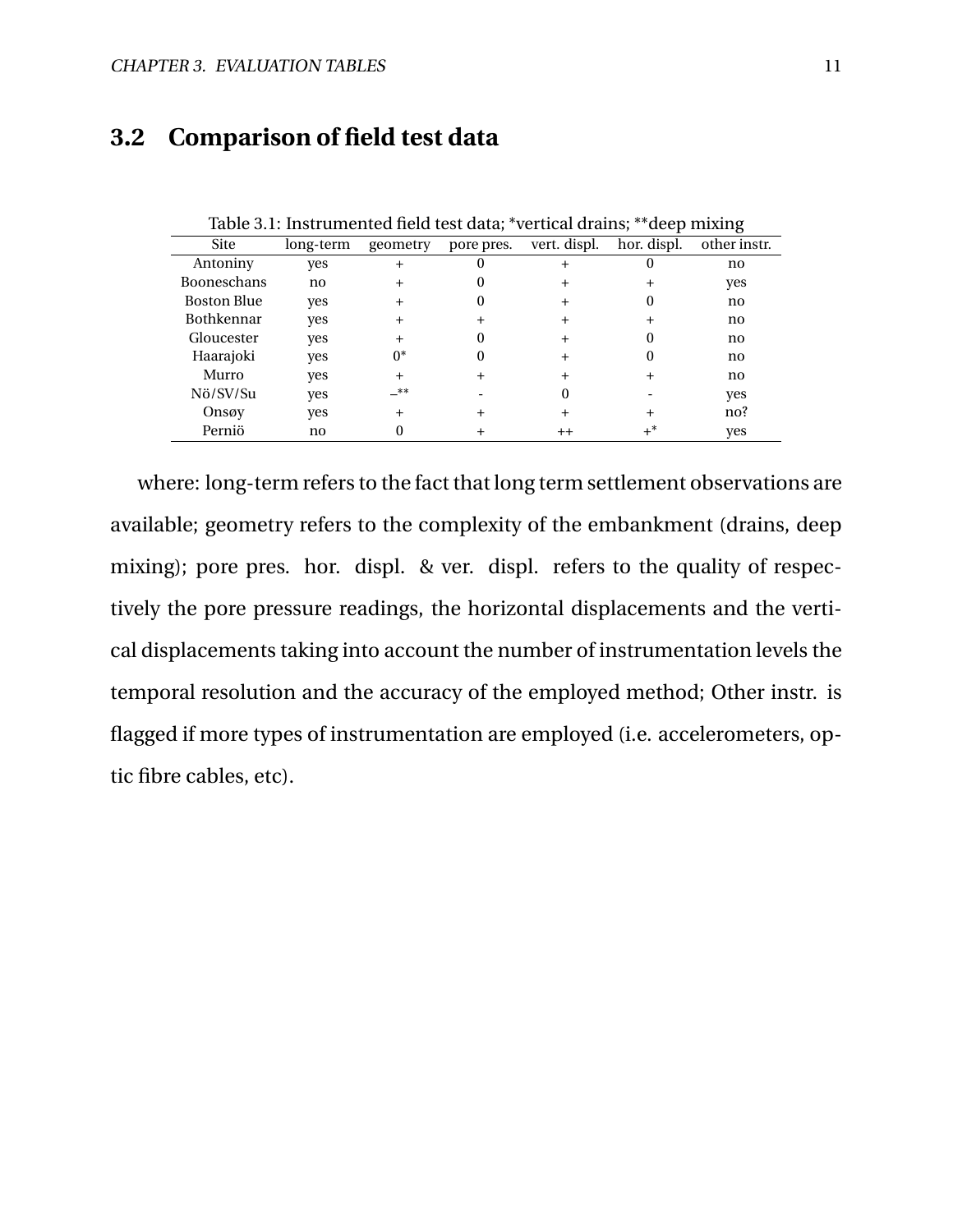### <span id="page-15-0"></span>**3.3 Comparison of SI and laboratory data**

| Site               | clay/peat | $\frac{1}{2}$ = $\frac{1}{2}$ = $\frac{1}{2}$ = $\frac{1}{2}$ = $\frac{1}{2}$ = $\frac{1}{2}$ = $\frac{1}{2}$<br>in-situ test | sample quality | characterization | std lab tests | non-std lab tests |
|--------------------|-----------|-------------------------------------------------------------------------------------------------------------------------------|----------------|------------------|---------------|-------------------|
| Antoniny           | peat      |                                                                                                                               |                |                  |               | n/a               |
| Booneschans        | peat      |                                                                                                                               |                |                  |               | n/a               |
| <b>Boston Blue</b> | clay      |                                                                                                                               |                |                  |               | n/a               |
| <b>Bothkennar</b>  | clay      |                                                                                                                               |                | $^{++}$          |               |                   |
| Gloucester         | clay      |                                                                                                                               |                |                  |               | n/a               |
| Haarajoki          | clay      |                                                                                                                               |                |                  |               | n/a               |
| Murro              | clay      |                                                                                                                               |                |                  |               | $^{++}$           |
| Nö/SV/Su           | clay      |                                                                                                                               |                |                  |               | n/a               |
| Onsøy              | clay      | $++$                                                                                                                          | $^{++}$        | $^{++}$          | $^{++}$       |                   |
| Perniö             | clay      |                                                                                                                               |                |                  | $+^*$         | $n/a^*$           |

Table 3.2: SI and lab data score chart; n/a data is not available; \*expected results thesis work [Mansikkamäki](#page-21-2) [\(201x\)](#page-21-2) & [Mataic](#page-21-3) [\(201x\)](#page-21-3)

### <span id="page-15-1"></span>**3.4 Final Ranking & Concluding Remarks**

The suitability for benchmark testing of most test embankments fall short on the available laboratory data and/or sample quality required for the accurate determination of the creep parameters, anisotropy and destructeration in advanced models. Additionally, field instrumentation is generally poor and sparsely spaced.

#### <span id="page-15-2"></span>**3.4.1 Class 1**

Onsøy (embankment on clay), Murro (embankment on clay), Bothkennar (foundation on clay)

### <span id="page-15-3"></span>**3.4.2 Class 2**

<span id="page-15-4"></span>Haarajoki (embankment on clay), Perniö (failure test embankment clay)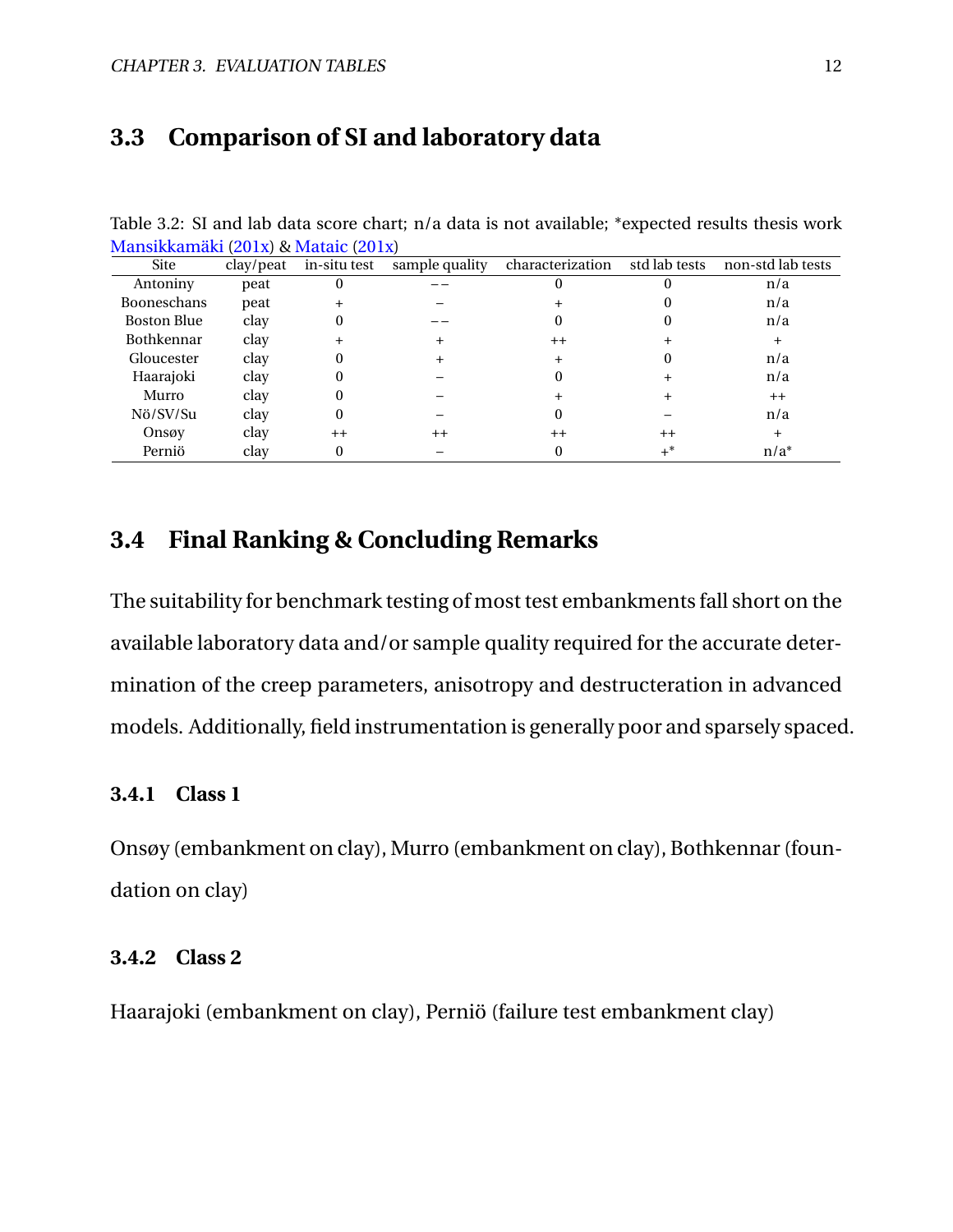#### **3.4.3 Class 3**

Antoniny, Booneschans, Boston Blue, Gloucester, the three Swedish sites (Nödinge, Stora Viken and Surte). In all cases no proper triaxial data was available.

#### <span id="page-16-0"></span>**3.4.4 Concluding Remarks**

As a result the three cases in class 1 are recommended for further benchmarking. These are the Onsøy and Murro (Finland) test embankments on clay, and the long-term response for the performance of a shallow foundations on clay, Bothkennar (UK). Out of those three cases the Onsøy field test should be considered first, as this site offers the highest quality data additionally to the fact that no benchmark comparisons of advanced models have been published for this site (comparison of model performance against the Murro site data has multiple publications by Karstunen and co-workers).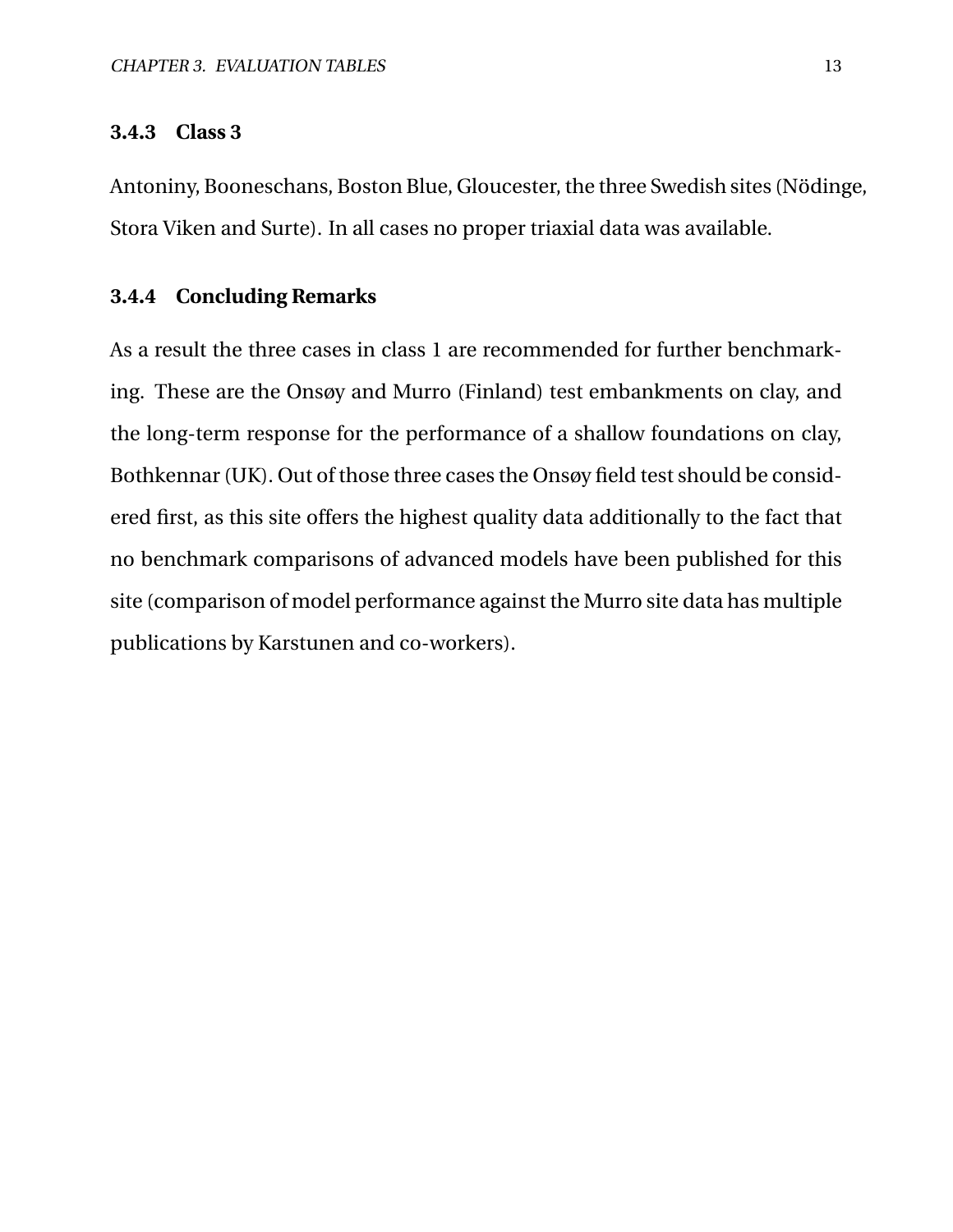## <span id="page-17-0"></span>**A | Acronyms**

**CRS** Constant Rate of Strain

**IL** Incremental loading

**CPT** Cone Penetration Test

**CAUC** Anisotropically consolidated undrained triaxial test in compression

**CAUE** Anisotropically consolidated undrained triaxial test in extension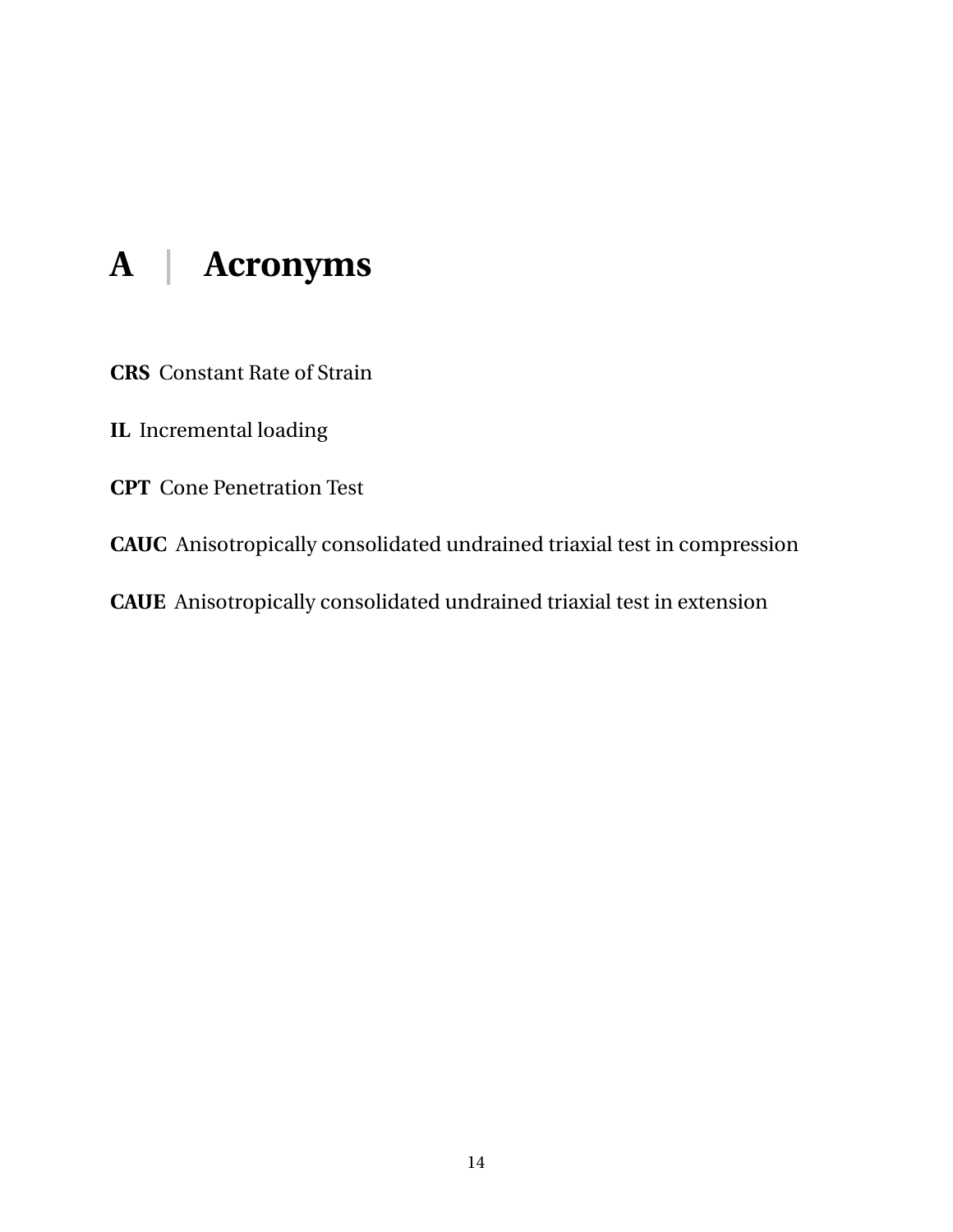## **Bibliography**

- <span id="page-18-2"></span>Alén, C., Baker, S., Bengtsson, P.-E., and Sällfors, G. (2005a). Lime / cement column stabilised soil - a new model for settlement calculation. In *International conference on deep mixing. Best practice and recent advances, Stockholm, May, 2005. Proceedings, vol. 1.2*, pages 205–212.
- <span id="page-18-1"></span>Alén, C., Baker, S., Ekström, J., Svahn, V., and Sällfors, G. (2005b). Test embankments on lime/cement stabilized clay. In *International conference on deep mixing. Best practice and recent advances, Stockholm, May, 2005. Proceedings, vol. 1.2*, pages 213–219.
- <span id="page-18-0"></span>Alén, C., Sällfors, G., Bengtsson, P.-E., and Baker, S. (2006). Report no. 15, Provbankar Riksväg 45 / Nordlänken. Technical report, Svensk Djupstabilisering.
- <span id="page-18-4"></span>Allman, M. and Atkinson, J. (1992). Mechanical properties of reconstituted Bothkennar soil. *Géotechnique*, 42(2):289–301.
- <span id="page-18-5"></span>Atkinson, J., Allman, M., and Böese, R. (1992). Influence of laboratory sample perparation procedures on the strength and stiffness of intact Bothkennar soil recovered using the laval sampler. *Géotechnique*, 42(2):349–354.

<span id="page-18-3"></span>Baker, S., Sällfors, G., and Alén, C. (2005). Deformation properties of lime / ce-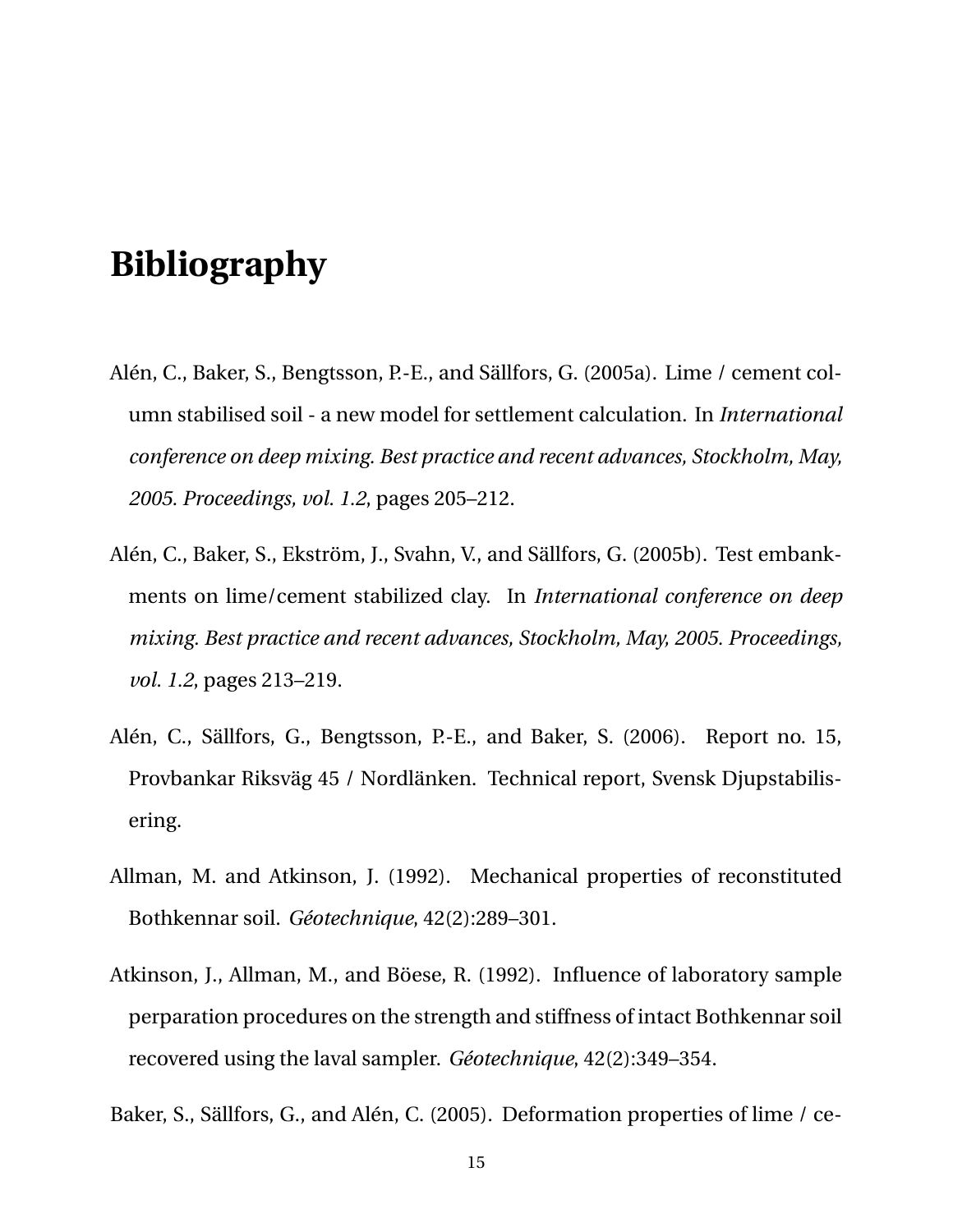ment columns. evaluation from in-situ full scale tests of stabilised clay. In *International conference on deep mixing. Best practice and recent advances, Stockholm, May, 2005. Proceedings, vol. 1.1*, pages 29–33.

- <span id="page-19-2"></span>Berre, T. (2010). Report no. 20091031-00-4-r, laboratory tests on block samples taken in 2009. Technical report, Norges Geotekniske Institutt (NGI).
- <span id="page-19-1"></span>Berre, T. (2013). Test fill on soft plastic marine clay at onsøy in norway. *Canadian Geotechnical Journal*, ahead of print.
- <span id="page-19-6"></span>Clayton, C., Hight, D., and Hopper, R. (1992). Progressive destructuring of Bothkennar clay. implications for sampling and reconsolidation procedures. *Géotechnique*, 42(2):219–239.
- <span id="page-19-0"></span>den Haan, E. and Feddema, A. (2013). Deformation and strength of embankments on soft Dutch soil. *Proceedings of the Institution of Civil Engineers-Geotechnical engineering*, 166(3):239–252.
- <span id="page-19-4"></span>Hight, D., Böese, R., Butcher, A., Clayton, C., and Smith, P. (1992a). Disturbance of the Bothkennar clay prior to laboratory testing. *Géotechnique*, 42(2):199– 217.
- <span id="page-19-5"></span>Hight, D., Bond, A., and Legge, J. (1992b). Characterization of the Bothkennar clay: an overview. *Géotechnique*, 42(2):303–347.
- <span id="page-19-7"></span>Jacobs, P. and Coutts, J. (1992). A comparison of electric piezocone tips at the Bothkennar test site. *Géotechnique*, 42(2):369–375.
- <span id="page-19-3"></span>Jardine, R., Lehane, B., Smith, P., and Gildea, P. (1995). Vertical loading experiments on rigid pad foundations at Bothkennar. *Géotechnique*, 45(4):573–597.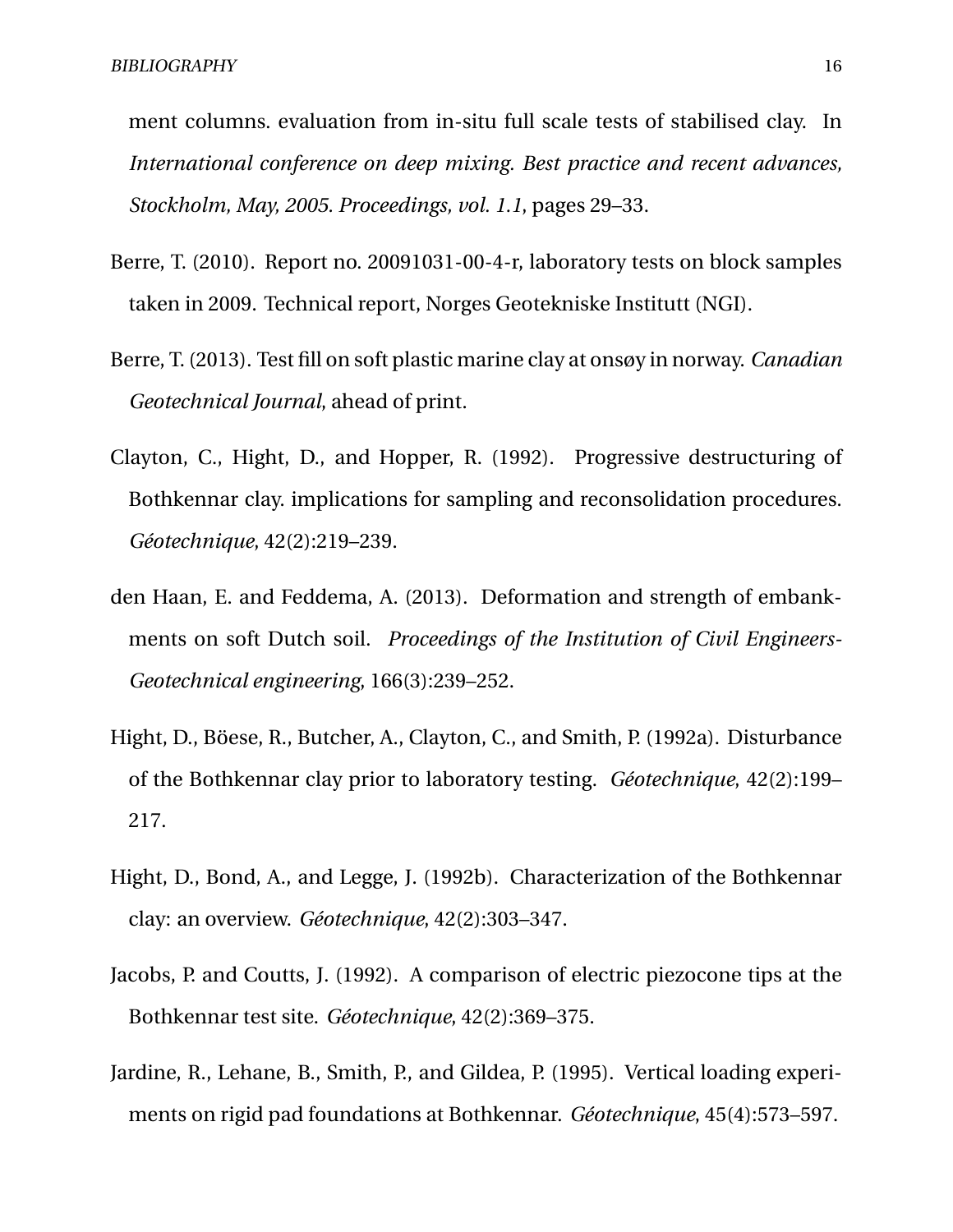- <span id="page-20-3"></span>Karstunen, M. and Koskinen, M. (2008). Plastic anisotropy of soft reconstituted clays. *Canadian Geotechnical Journal*, 45(3):314–328.
- <span id="page-20-2"></span>Karstunen, M., Krenn, H., Wheeler, S., Koskinen, M., and Zentar, R. (2005). Effect of anisotropy and destructuration on the behavior of Murro test embankment. *International Journal of Geomechanics*, 5(2):87–97.
- <span id="page-20-5"></span>Karstunen, M., Rezania, M., Sivasithamparam, N., and Yin, Z.-Y. (2012). Comparison of anisotropic rate-dependent models for modelling consolidation of soft clays. *International Journal of Geomechanics*.
- <span id="page-20-4"></span>Karstunen, M. and Yin, Z.-Y. (2010). Modelling time-dependent behaviour of Murro test embankment. *Géotechnique*, 60(10):735–749.
- <span id="page-20-1"></span>Koskinen, M., Vepsäläinen, P., and Lojander, M. (2002). Report No. TIEH 3200748e, Modelling of Anisotropic Behaviour of Clays: Test embankment in Murro Seinäjoki, finland. Technical report, Tiehallinto.
- <span id="page-20-0"></span>Ladd, C. C., Whittle, A. J., and Legaspi, D. E. (1994). Stress-deformation behavior of an embankment on Boston Blue Clay.
- <span id="page-20-8"></span>Lehane, B. and Jardine, R. (1992). Residual strength characteristics of Bothkennar clay. *Géotechnique*, 42(2):363–367.
- <span id="page-20-7"></span>Lehane, B. and Jardine, R. (2003). Effects of long-term pre-loading on the performance of a footing on clay. *Géotechnique*, 53(8):689–695.
- <span id="page-20-6"></span>Lehtonen, V. (2010). Ratapenkereen sorrutuskokeen instrumentointi ja analysointi. Technical report, Finnish Transport Agency.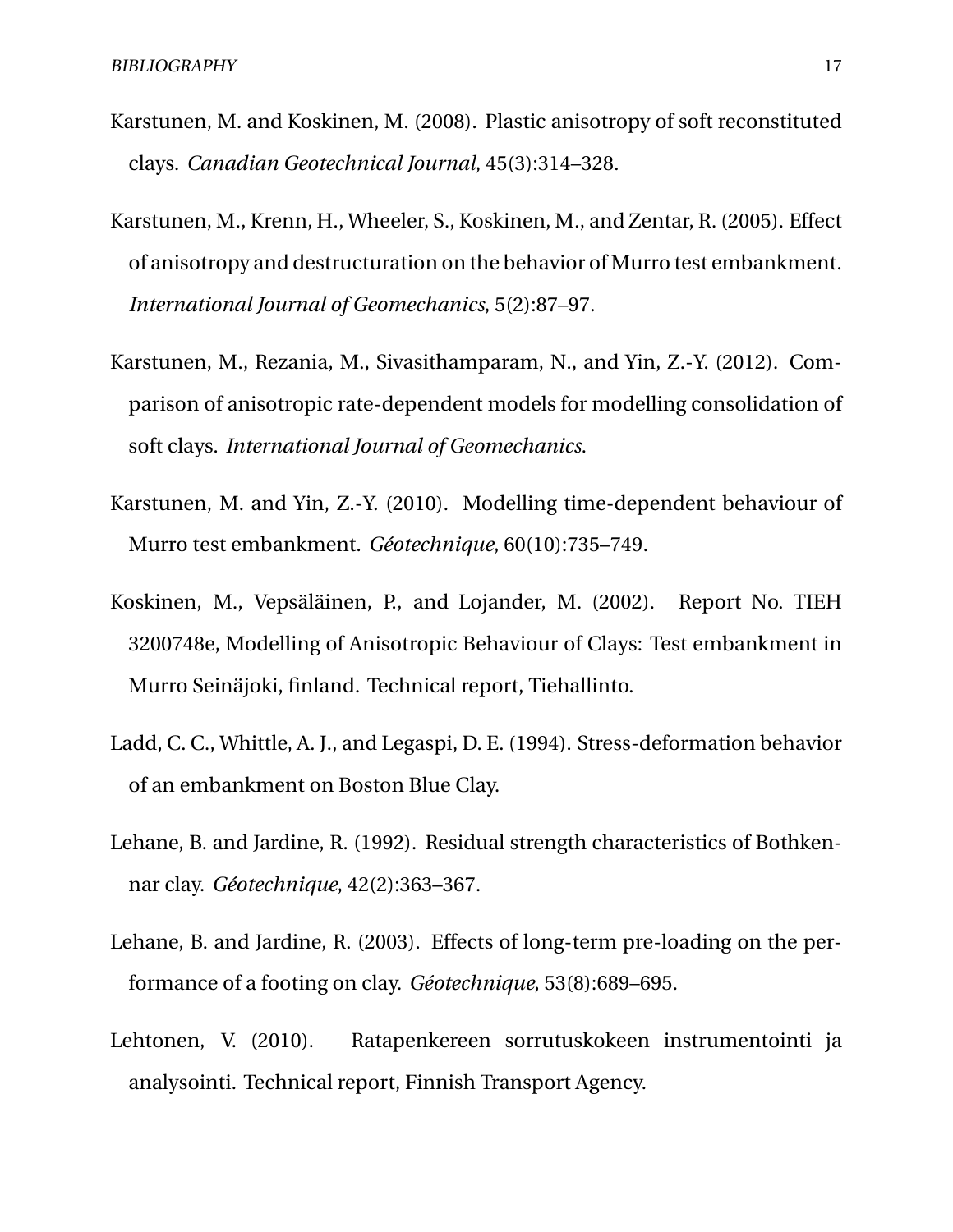- <span id="page-21-1"></span>Lehtonen, V. (2011). Instrumentation and analysis of a railway embankment failure experiment, English Summary,. Technical report, Finnish Transport Agency.
- <span id="page-21-8"></span>Leroueil, S., Leart, P., Hight, D., and Powell, J. (1992). Hydraulic conductivity of a recent estuarine silty clay at Bothkennar. *Géotechnique*, 42(2):275–288.
- <span id="page-21-2"></span>Mansikkamäki, J. (201x). *Working title: Nnumerical analysis of a railway embankment failure experiment*. PhD thesis, Tampere University of Technology.
- <span id="page-21-3"></span>Mataic, I. (201x). *Working title: On the experimental determination of creep parameters of sensitive clay*. PhD thesis, Aalto University.
- <span id="page-21-0"></span>McRostie, G. and Crawford, C. (2001). Canadian geotechnical research site no. 1 at Gloucester. *Canadian geotechnical journal*, 38(5):1134–1141.
- <span id="page-21-4"></span>Nash, D., Powell, J., and Lloyd, I. (1992a). Initial investigations of the soft clay test site at Bothkennar. *Géotechnique*, 42(2):163–181.
- <span id="page-21-5"></span>Nash, D., Sills, G., and Davison, L. (1992b). One-dimensional consolidation testing of soft clay from Bothkennar. *Géotechnique*, 42(2):241–256.
- <span id="page-21-6"></span>Paul, M., Peacock, J., and Wood, B. (1992). The engineering geology of the Carse clay at the national soft clay research site, Bothkennar. *Géotechnique*, 42(2):183–198.
- <span id="page-21-7"></span>Smith, P., Jardine, R., and Hight, D. (1992). The yielding of Bothkennar clay. *Géotechnique*, 42(2):257–274.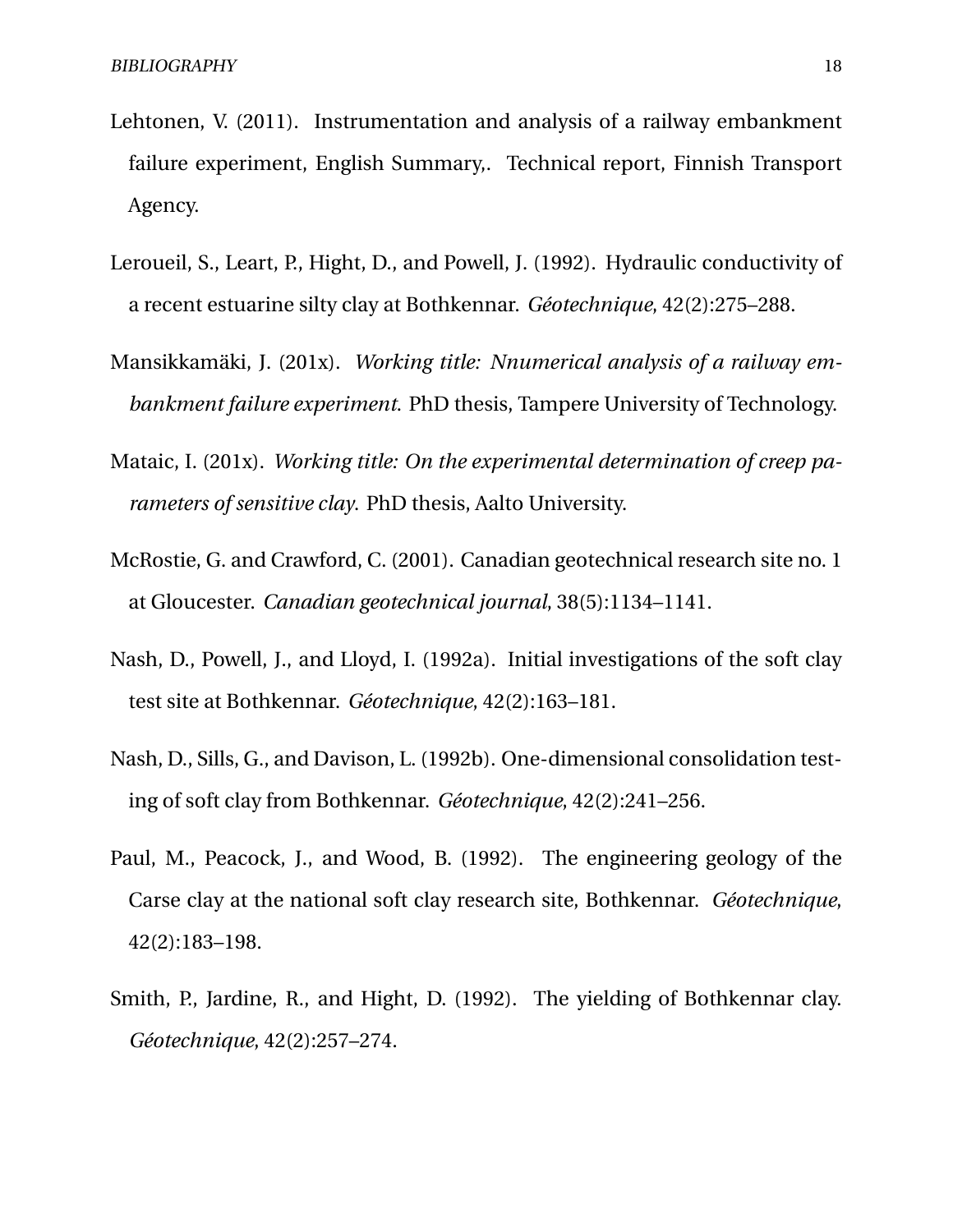- <span id="page-22-6"></span>Vepsäläinen, P., Lojander, M., and Koskinen, M. (2002). Report No. TIEH 3200750, Haarajoen koepenger; Maaperän lujittumistutkimus. Technical report, Tiehallinto.
- <span id="page-22-4"></span>Whittle, J. (1974). Consolidation behavior of an embankment on Boston Blue Clay. Master's thesis, Massachusetts Institute of Technology, United States.
- <span id="page-22-0"></span>Wolski, W., Szymanski, A., Lechowicz, Z., Larsson, R., Hartlén, J., and Bergdahl, U. (1989). Full-scale failure test on a stage-constructed test fill on organic soil. Technical report, Statens Geotekniska institut (SGI), report 36.
- <span id="page-22-7"></span>Yin, Z.-Y., Karstunen, M., Chang, C., Koskinen, M., and Lojander, M. (2011). Modeling time-dependent behavior of soft sensitive clay. *Journal of geotechnical and geoenvironmental engineering*, 137(11):1103–1113.
- <span id="page-22-5"></span>Zdravković, L., Potts, D., and Hight, D. (2002). The effect of strength anisotropy on the behaviour of embankments on soft ground. *Géotechnique*, 52(6):447– 457.
- <span id="page-22-2"></span>Zwanenburg, C. (2008a). Report No. 420612, deel1, macrostabiliteitsdijk ijkdijk. Technical report, Deltares.
- <span id="page-22-3"></span>Zwanenburg, C. (2008b). Report No. 420612, deel6, macrostabiliteitsdijk ijkdijk. Technical report, Deltares.
- <span id="page-22-1"></span>Zwanenburg, C., Den Haan, E., Kruse, G., and Koelewijn, A. (2012). Failure of a trial embankment on peat in Booneschans, the Netherlands. *Géotechnique*, 62(6):479–490.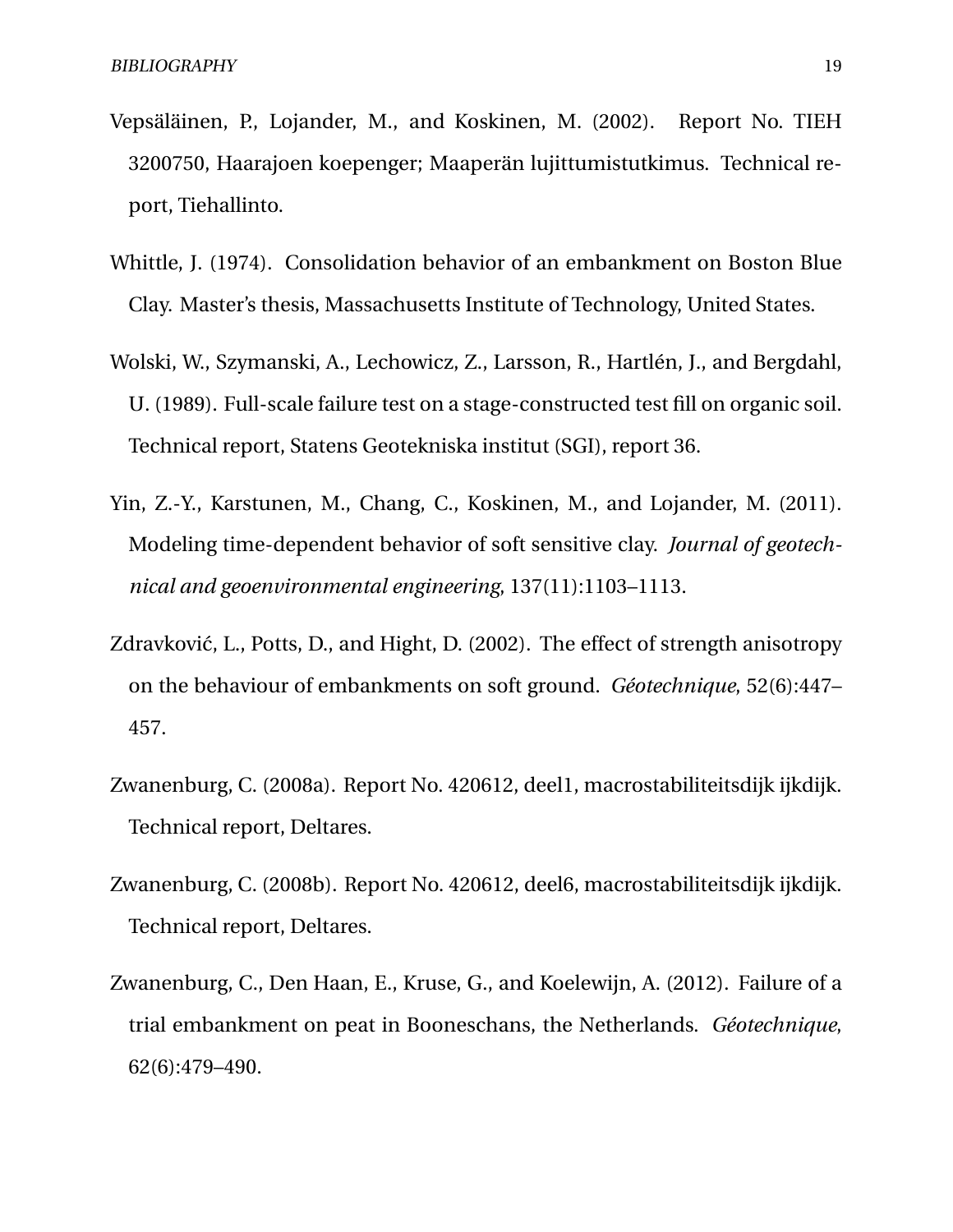# <span id="page-23-0"></span>**B | Antoniny**

This is a place holder for the copyrighted additional information on the Antoniny field case [Wolski et al.](#page-22-0) [\(1989\)](#page-22-0). For personal use of project members only.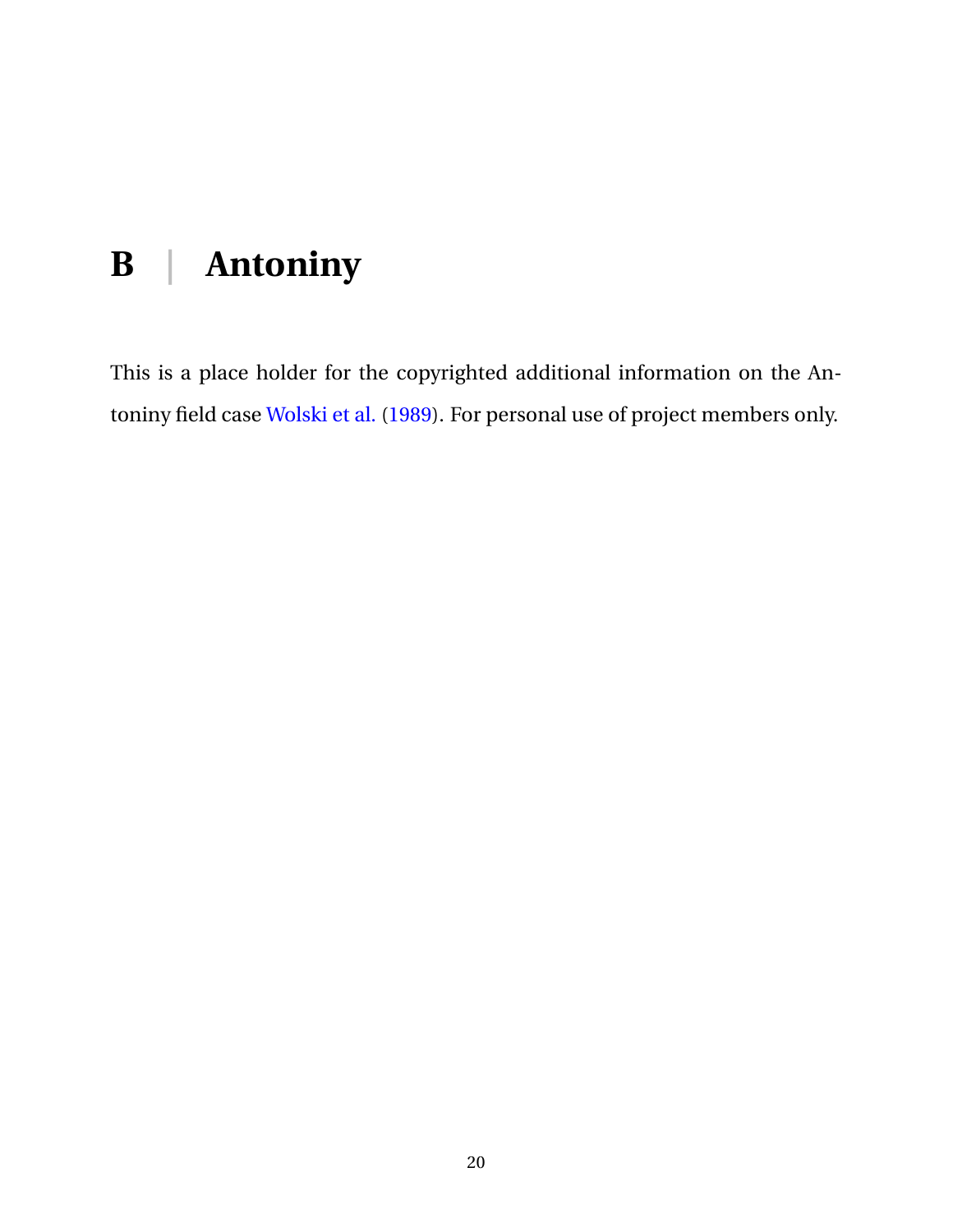# <span id="page-24-0"></span>**C | Booneschans**

This is a place holder for the copyrighted additional information on the Booneschans field case. Overview scientific papers: [Zwanenburg et al.](#page-22-1) [\(2012\)](#page-22-1) & [den Haan and](#page-19-0) [Feddema](#page-19-0) [\(2013\)](#page-19-0), original reports on the site investigation and laboratory data [Zwanenburg](#page-22-2) [\(2008a\)](#page-22-2) and field tests [Zwanenburg](#page-22-3) [\(2008b\)](#page-22-3). For personal use of project members only.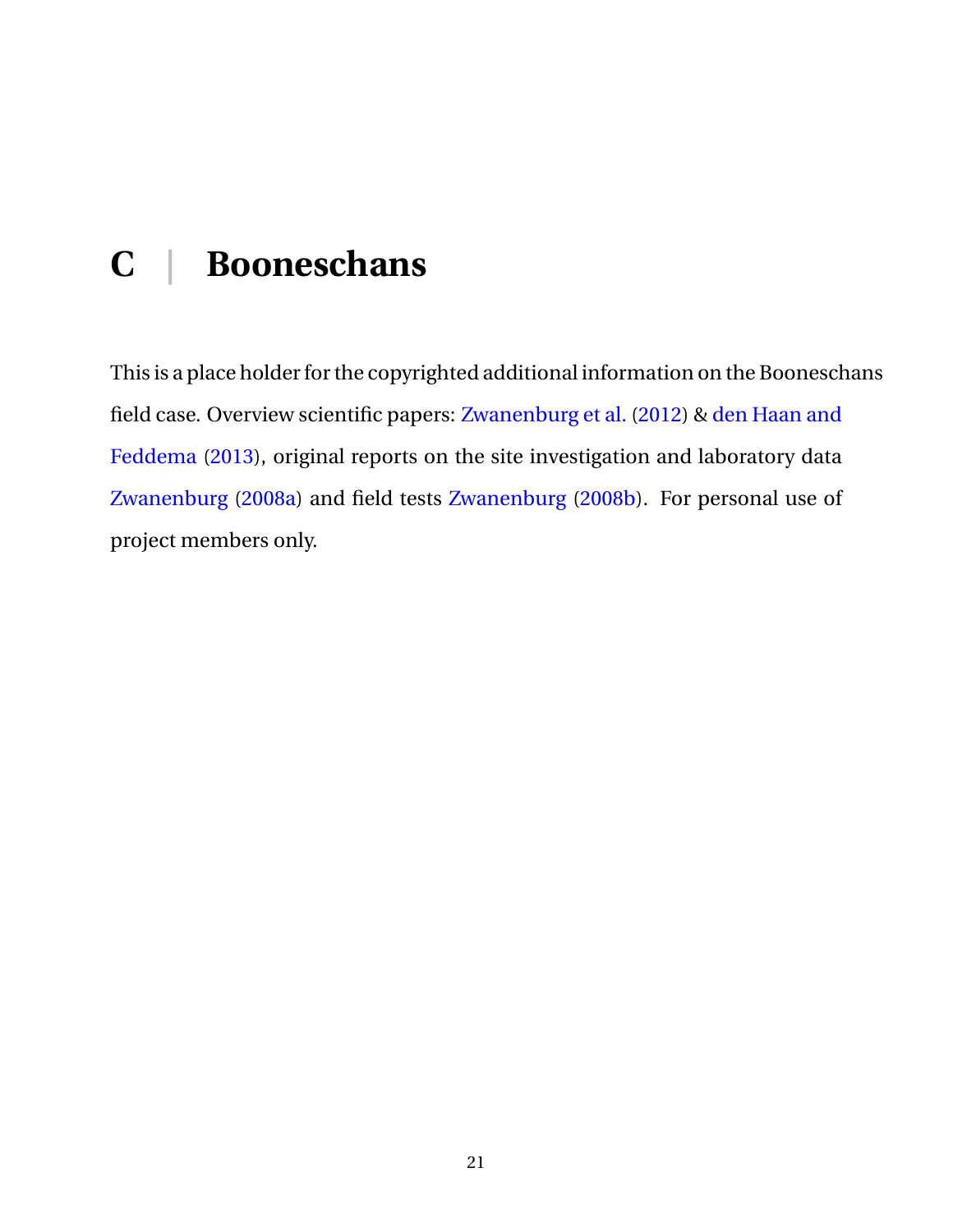## <span id="page-25-0"></span>**D | Boston Blue**

This is a place holder for the copyrighted additional information on the Boston Blue field case, the original test embankment reported by [Ladd et al.](#page-20-0) [\(1994\)](#page-20-0), more info from the original Thesis [\(Whittle](#page-22-4) [1974\)](#page-22-4). For personal use of project members only.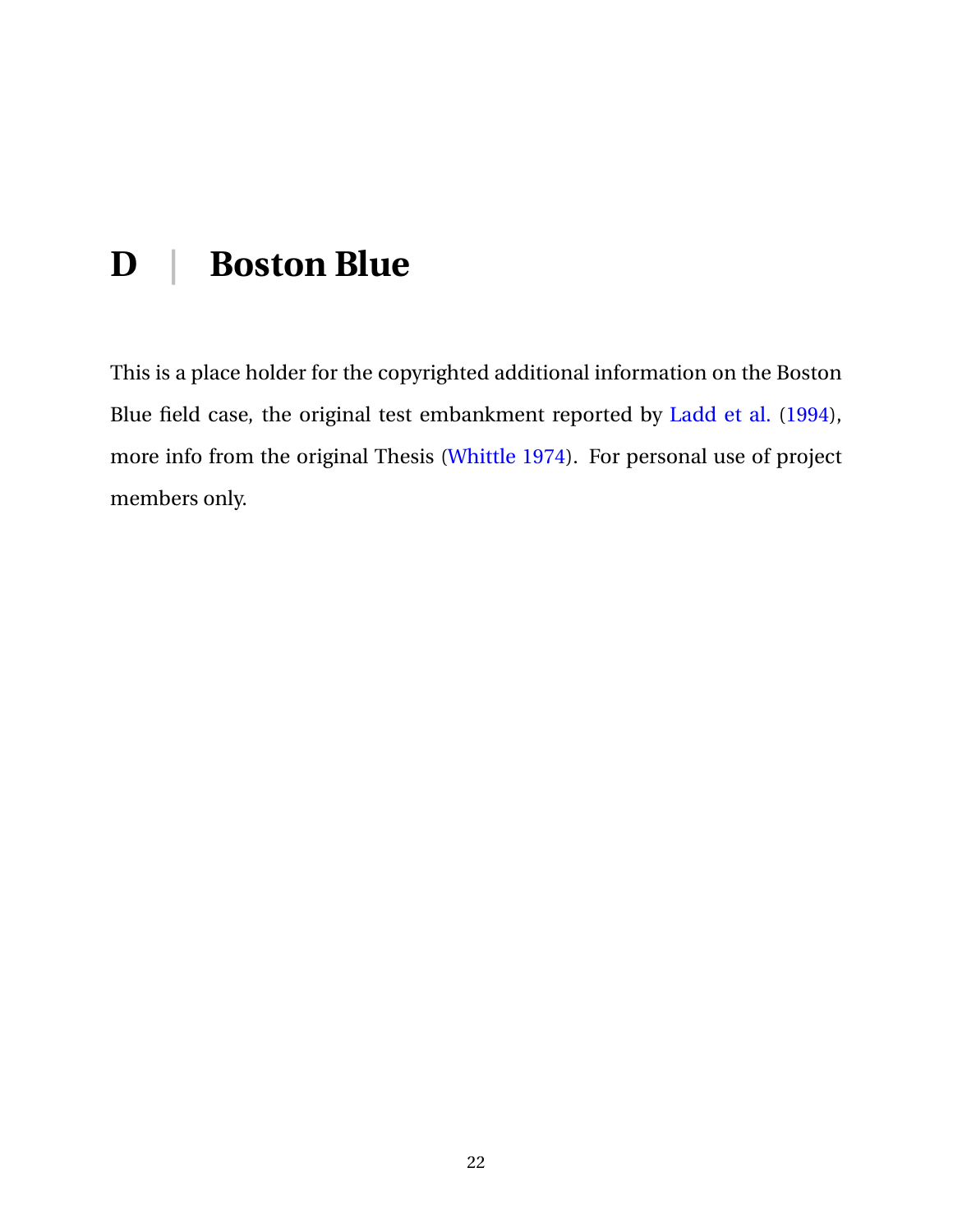# <span id="page-26-0"></span>**E | Gloucester**

This is a place holder for the copyrighted additional information on the Glouces-ter, Canada field tests. Overview paper of [McRostie and Crawford](#page-21-0) [\(2001\)](#page-21-0) & [Zdravk](#page-22-5)ović [et al.](#page-22-5) [\(2002\)](#page-22-5) reported here. For personal use of project members only.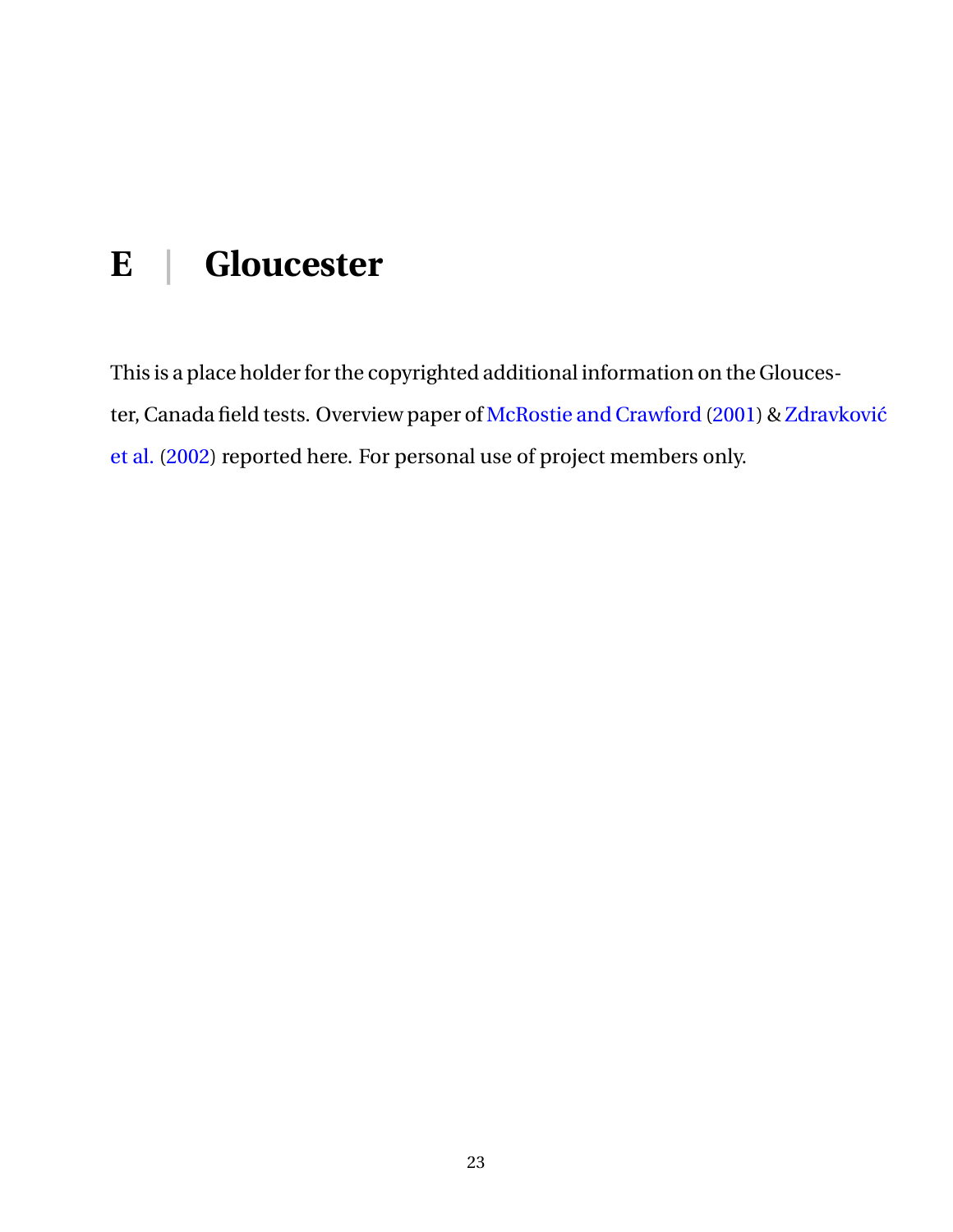# <span id="page-27-0"></span>**F | Haarajoki**

This is a place holder for the copyrighted additional information on the official Haarajoki benchmark case for soft clay. [Vepsäläinen et al.](#page-22-6) [\(2002\)](#page-22-6) for an overview, plus additional material from the original benchmark. All material is public, due to size constraints not attached (600+ pages)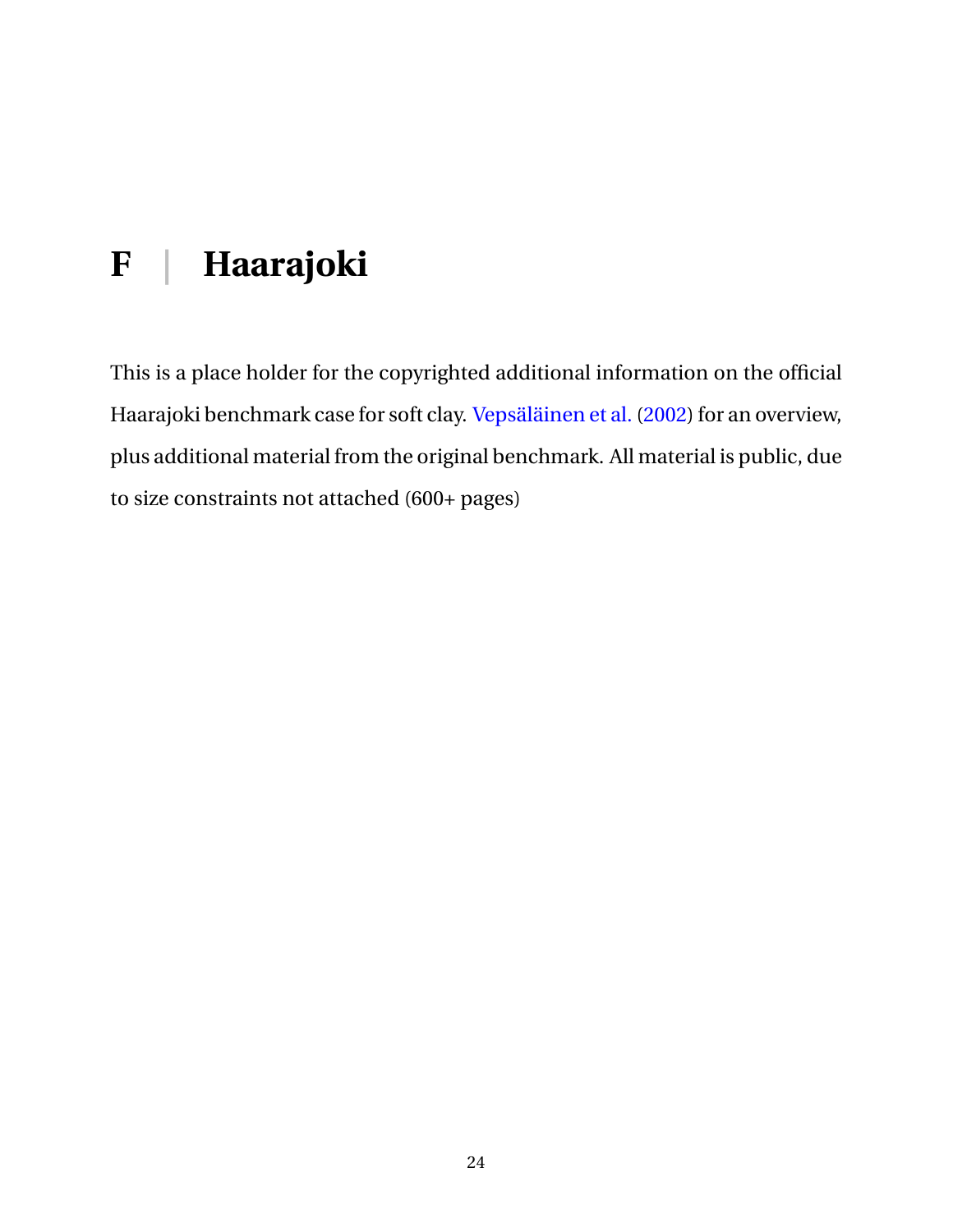## <span id="page-28-0"></span>**G | Murro**

This is a place holder for the copyrighted additional information on the Murro test embankment to assess the performance on sulfite rich soft soils. The following is reported in the Appendix: [Koskinen et al.](#page-20-1) [\(2002\)](#page-20-1) for an overview of the test site. More info and the relevant scientific papers where some model parameters are already extracted [\(Karstunen et al.](#page-20-2) [2005,](#page-20-2) [Karstunen and Koskinen](#page-20-3) [2008,](#page-20-3) [Karstunen and Yin](#page-20-4) [2010,](#page-20-4) [Karstunen et al.](#page-20-5) [2012](#page-20-5) and [Yin et al.](#page-22-7) [2011.](#page-22-7) For personal use of project members only.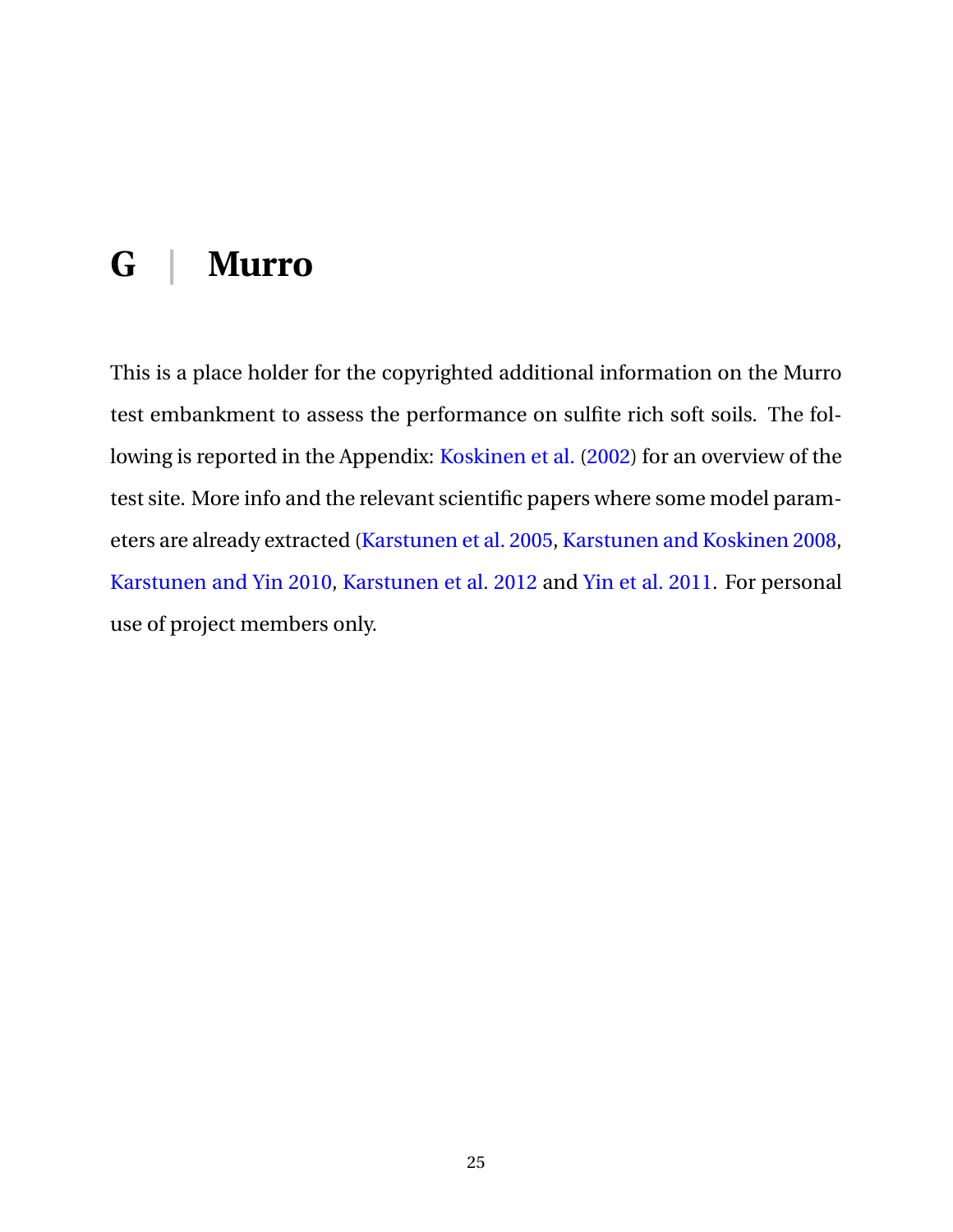## <span id="page-29-0"></span>**H | 3 Swedish**

This is a place holder for the copyrighted additional information on the three Swedish test embankments in Nödinge, Stora Viken and Surte. The tests were designed to assess the performance of deep mixing in Sweden. The following is reported: [Alén et al.](#page-18-0) [\(2006\)](#page-18-0) a public overview report in Swedish. Other related copyrighted scientific papers also reported [\(Alén et al.](#page-18-1) [2005b,](#page-18-1) [Alén et al.](#page-18-2) [2005a,](#page-18-2) [Baker et al.](#page-18-3) [2005\)](#page-18-3). Those are for personal use of project members only.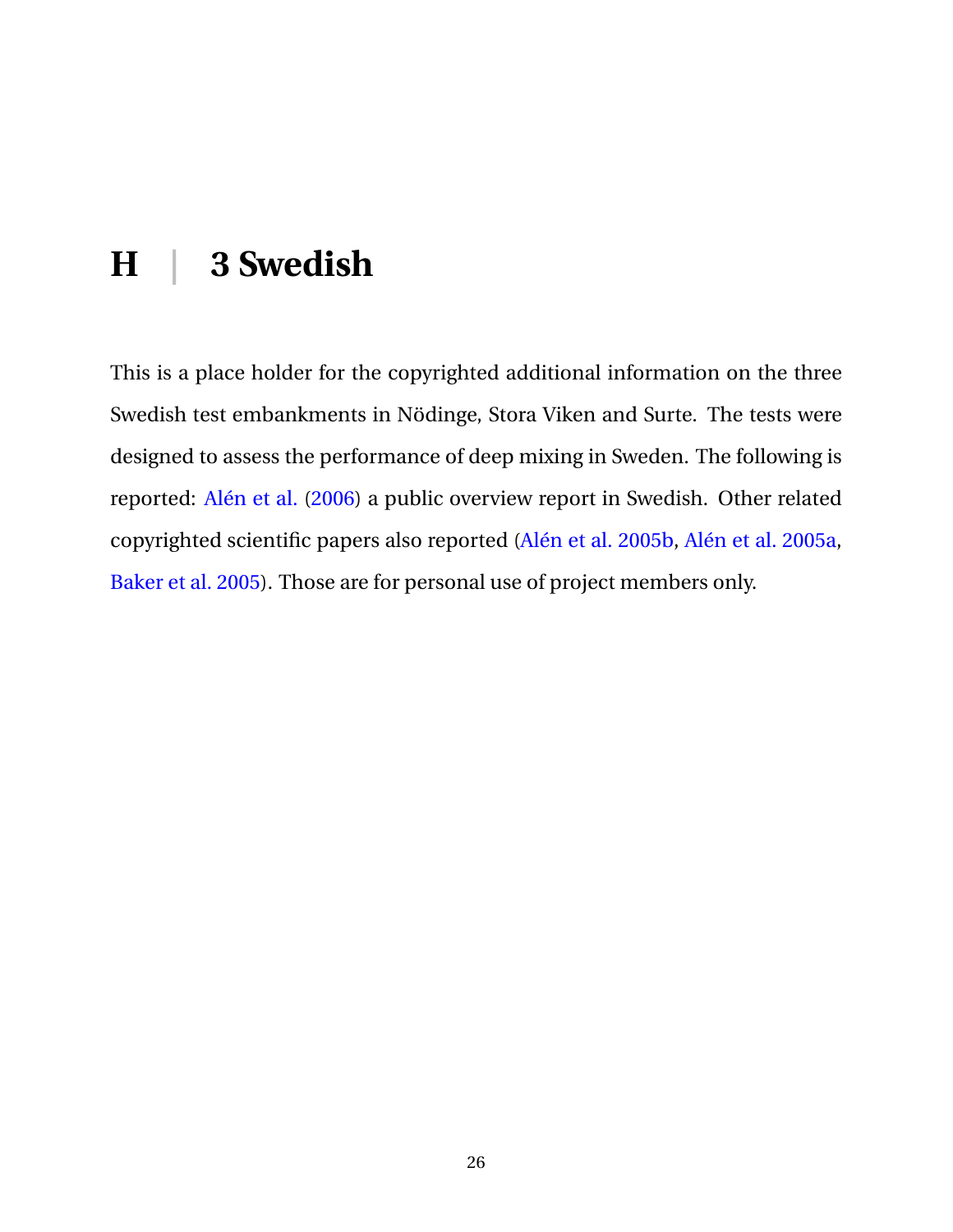# <span id="page-30-0"></span>**I | Onsøy**

This is a place holder for the copyrighted additional information on the Onsøy benchmark embankment test on the extensively documented Onsøy test site. Attached the recent paper of [Berre](#page-19-1) [\(2013\)](#page-19-1) on the essentials of the field test and the appended laboratory data report of NGI [\(Berre](#page-19-2) [2010\)](#page-19-2). For personal use of project members only.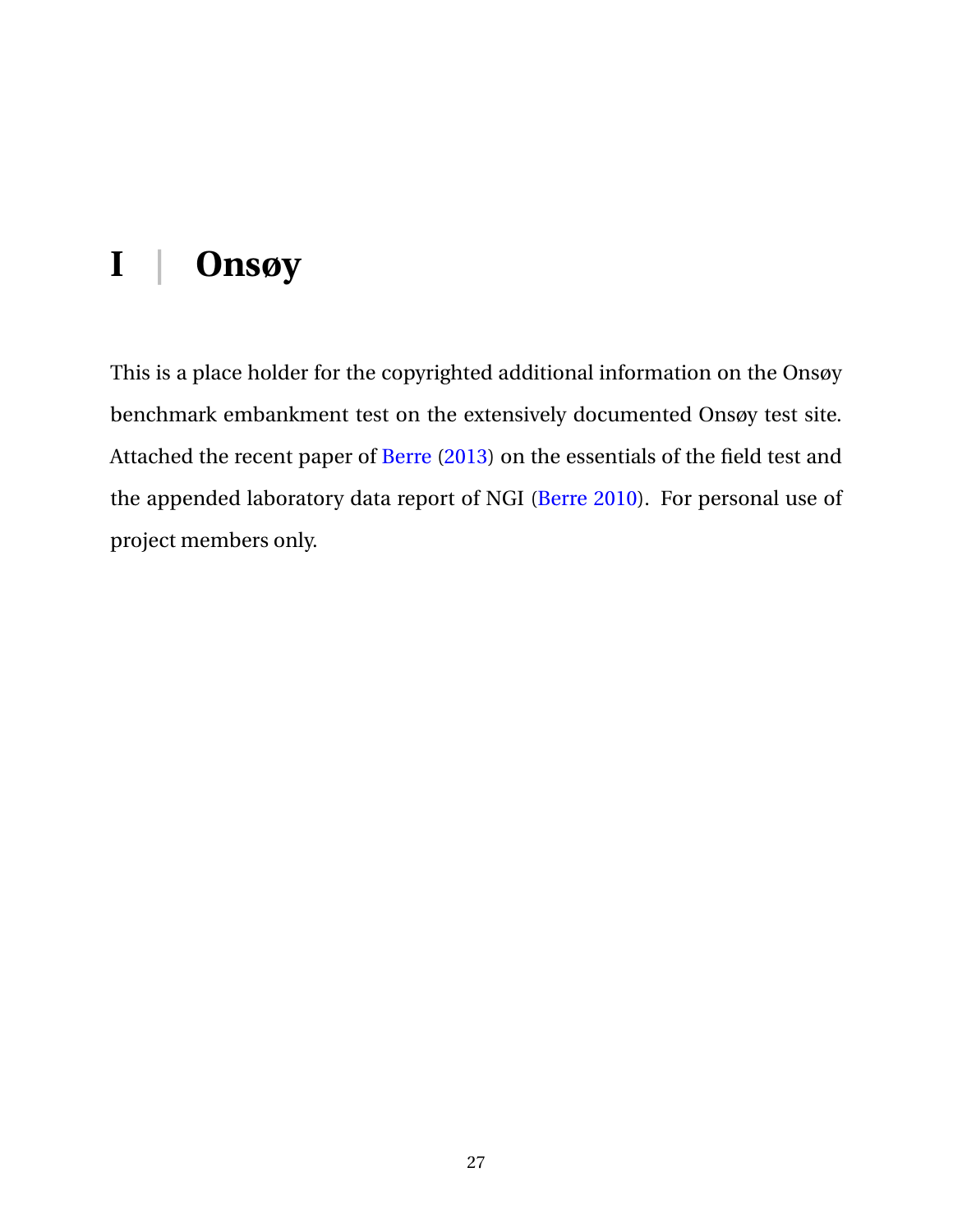## <span id="page-31-0"></span>**J | Perniö**

This is a place holder for the public additional information on the most recent Finnish embankment test on sensitive clay (only brought to failure). English summary [Lehtonen](#page-21-1) [\(2011\)](#page-21-1) and full Finnish report [Lehtonen](#page-20-6) [\(2010\)](#page-20-6) appended. More detailed laboratory data will be available in the theses [Man](#page-21-2)[sikkamäki](#page-21-2) [\(201x\)](#page-21-2) & [Mataic](#page-21-3) [\(201x\)](#page-21-3). For personal use of project members only.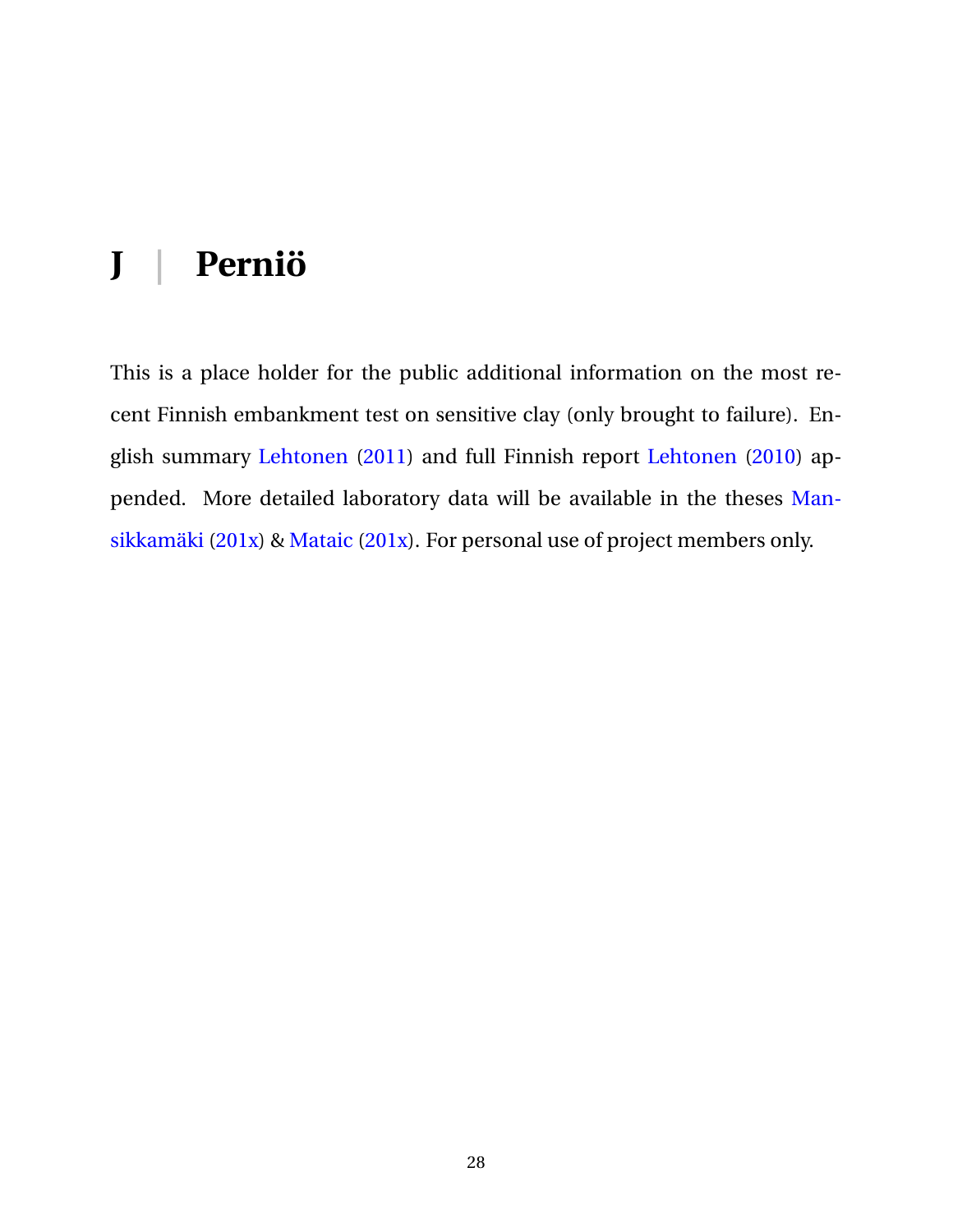## <span id="page-32-0"></span>**K | Botkennar**

This is a place holder for the copyrighted additional information on the long term load test on shallow foundation on the Bothkennar test site [\(Jardine et al.](#page-19-3) [1995,](#page-19-3) [Lehane and Jardine](#page-20-7) [2003\)](#page-20-7). All relevant publications on characterization of the Bothkennar site and the laboratory tests on Bothkennar clay from the special Géotechnique publication are listed as well [\(Nash et al.](#page-21-4) [1992a,](#page-21-4) [Nash et al.](#page-21-5) [1992b,](#page-21-5) [Paul et al.](#page-21-6) [1992,](#page-21-6) [Hight et al.](#page-19-4) [1992a,](#page-19-4) [Hight et al.](#page-19-5) [1992b,](#page-19-5) [Clayton et al.](#page-19-6) [1992,](#page-19-6) [Smith](#page-21-7) [et al.](#page-21-7) [1992,](#page-21-7) [Leroueil et al.](#page-21-8) [1992,](#page-21-8) [Allman and Atkinson](#page-18-4) [1992,](#page-18-4) [Atkinson et al.](#page-18-5) [1992,](#page-18-5) [Lehane and Jardine](#page-20-8) [1992,](#page-20-8) [Jacobs and Coutts](#page-19-7) [1992\)](#page-19-7). Those are for personal use of project members only.